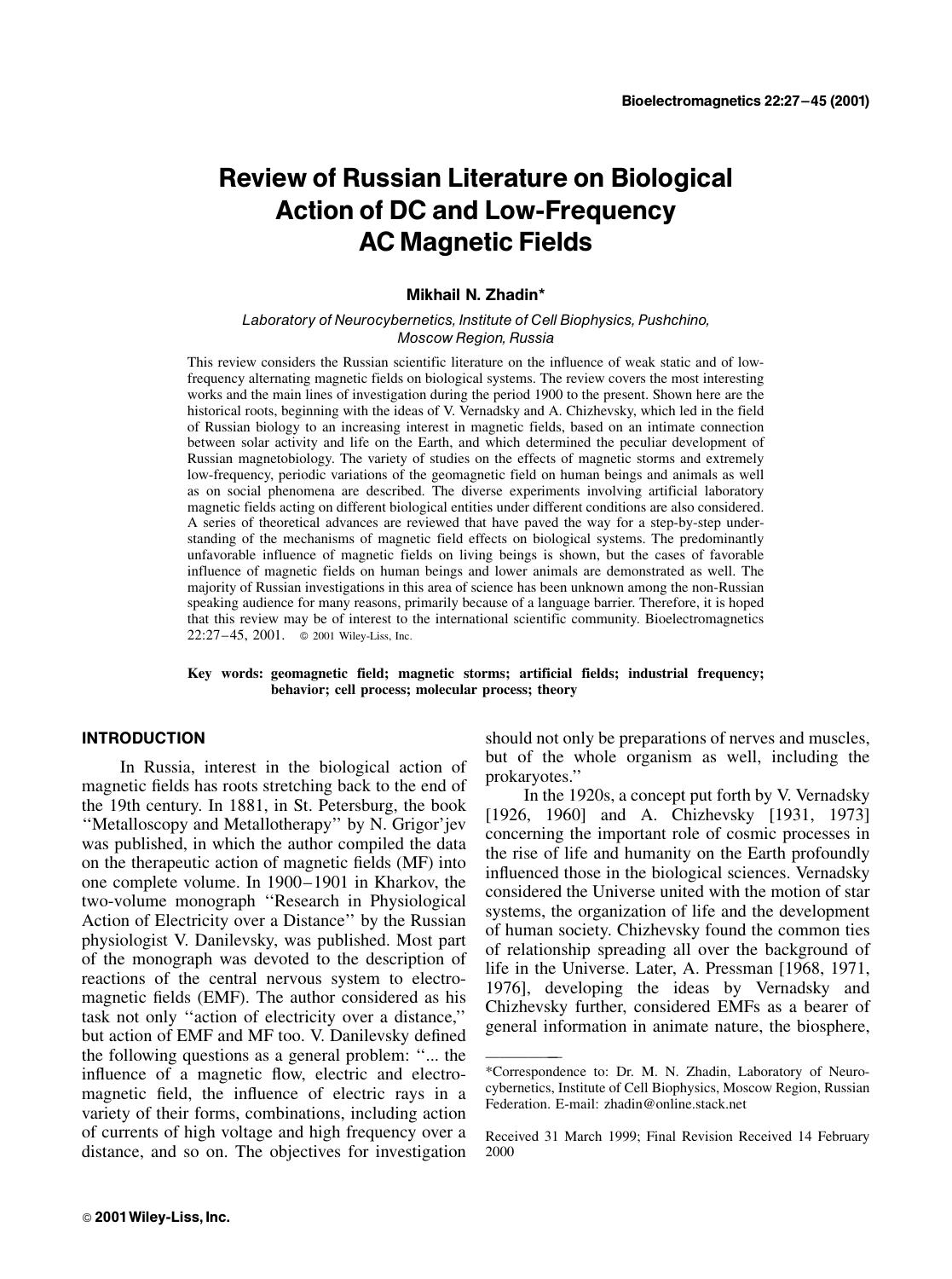and the cosmos. In light of this concept, Vernadsky, Chizhevsky, and Pressman found a unity of processes in the solar system, the controlling action of the Sun on the Earth's biosphere, the influence of bursts of the solar activity on disturbances in the geomagnetic field, and the action of these disturbances on the life processes on the Earth as quite natural things.

Of course, individual aspects of this concept may be accepted or rejected, but it exerted strong influence on the minds of many researchers, channeling them into investigation of the influence of solar activity on the terrestrial biosphere and the study of MF action on living objects. The concept launched investigations directed to revealing the influence of magnetic storms on human beings and animals, and it stimulated a variety of research projects that involved the action of laboratory MFs on biological systems.

These investigations into the biological actions of EMF and MF have been performed for long periods of time and on a large scale. Since 1964, various cities and institutions have been holding conferences and symposia devoted to the various aspects of this problem. The Academy of Science of the USSR has also given attention to this line of investigations. Since 1970, in Moscow, the permanent seminar "Biological Systems and Magnetic Fields'' (Chairman Prof. Yu. Kholodov) of the Scientific Council on the complex problem of "Cybernetics" at the Academy of Science of the USSR (now the Russian Academy of Science) has been in progress. In 1992, the Problem Committee ``In¯uence of Electromagnetic Irradiation on Biological Systems'' (Chairman Prof. M. Zhadin) at the Scientific Council on the Problems of Biological Physics of the Russian Academy of Science was established. Working scientific groups and laboratories were formed not only in Moscow and Leningrad (now St. Petersburg), but also in other cities and towns such as Pushchino, Novosibirsk, Tomsk, Simferopol, Saratov, Samara, Rostov-on-Don, Troitsk, and Dubna. Every year, many interesting publications are being issued in various scientific journals and collections of scientific works. At the end of the 1960's and in the 1970's, the number of publications on the biological action of MFs coming out in the USSR was more than twice as large as in Western Europe and the USA combined [Kholodov, 1982]. This interest was created by the works by Vernadsky and Chizhevsky. The scientific and social activities of Prof. Kholodov also played an important role in this process.

However, the abundance of Russian scientific publications on biological and medical effects of DC and AC MFs resulted from Russian magnetobiology mainly taking the path of expanding the diversity of objects for MF action. Unfortunately, the mutual

control of results obtained in one institution through attempts at reproduction in other institutions and the discussions connected with such sorts of control were of limited occurrence in Russian magnetobiology. Clearly, this could not help being reflected in the content of this review. The scientific level and degree of statistical validity of results greatly varied from article to article. We chose the most interesting and most reliable works for our review.

Over a period of decades, Russian magnetobiology was developed in conditions of relative isolation, primarily because of a language barrier and lack of contact with foreign scientists. But this situation changed in  $1980's-1990's$ . The intercourse between Russian scientists and Western scientists, especially Americans, began strengthening. The visits of Profs. W. R. Adey, A. Guy, F. Barnes, R. Liburdy, A. Liboff, L. Anderson, H. Wachtel, B. Veyret and others to Russian laboratories and Profs. I. Akoev, M. Shandala. Yu. Kholodov, V. Lednev. E. Fesenko, M. Zhadin and others to the USA allowed for cross-fertilization of ideas between Russian and Western scientists and promoted gradual inclusion of the Russian magnetobiology into international science. At present this process is quickly developing. It should be noted that the majority of Russian investigations in biological action of DC and ELF MFs has been unknown among the non-Russian speaking audience. The recent general review [Zolin, 1995] that is mainly devoted to the high frequency EMF gave little information about influence of DC and ELF MFs. Solving this problem is a goal of the present review.

## SOLAR ACTIVITY, THE GEOMAGNETIC FIELD, AND LIFE

The geomagnetic field (GMF) is a factor acting constantly over the entire surface of the Earth. Living beings can escape its action only under conditions of special laboratory shielding. The magnitude and direction of the GMF are different in different areas of the Earth. It varies from  $\sim$ 35  $\mu$ T in the equatorial areas, where it is mainly parallel to the terrestrial surface, to  $\sim$ 70  $\mu$ T in the vicinity of the magnetic poles of the Earth, where it is near-vertical. The GMF rather weakly varies with time. The variations of the GMF are very small compared with its own magnitude and are mainly caused by the Sun's influences. The magnetic storm (MS) is the most essential and prominent disturbance of the GMF.

The MS presents a sharp disturbance of the GMF that embraces the whole Earth and that lasts from several hours to several days [Yanovsky, 1964]. Its maximum magnitudes are up to  $5 \mu$ T and are observed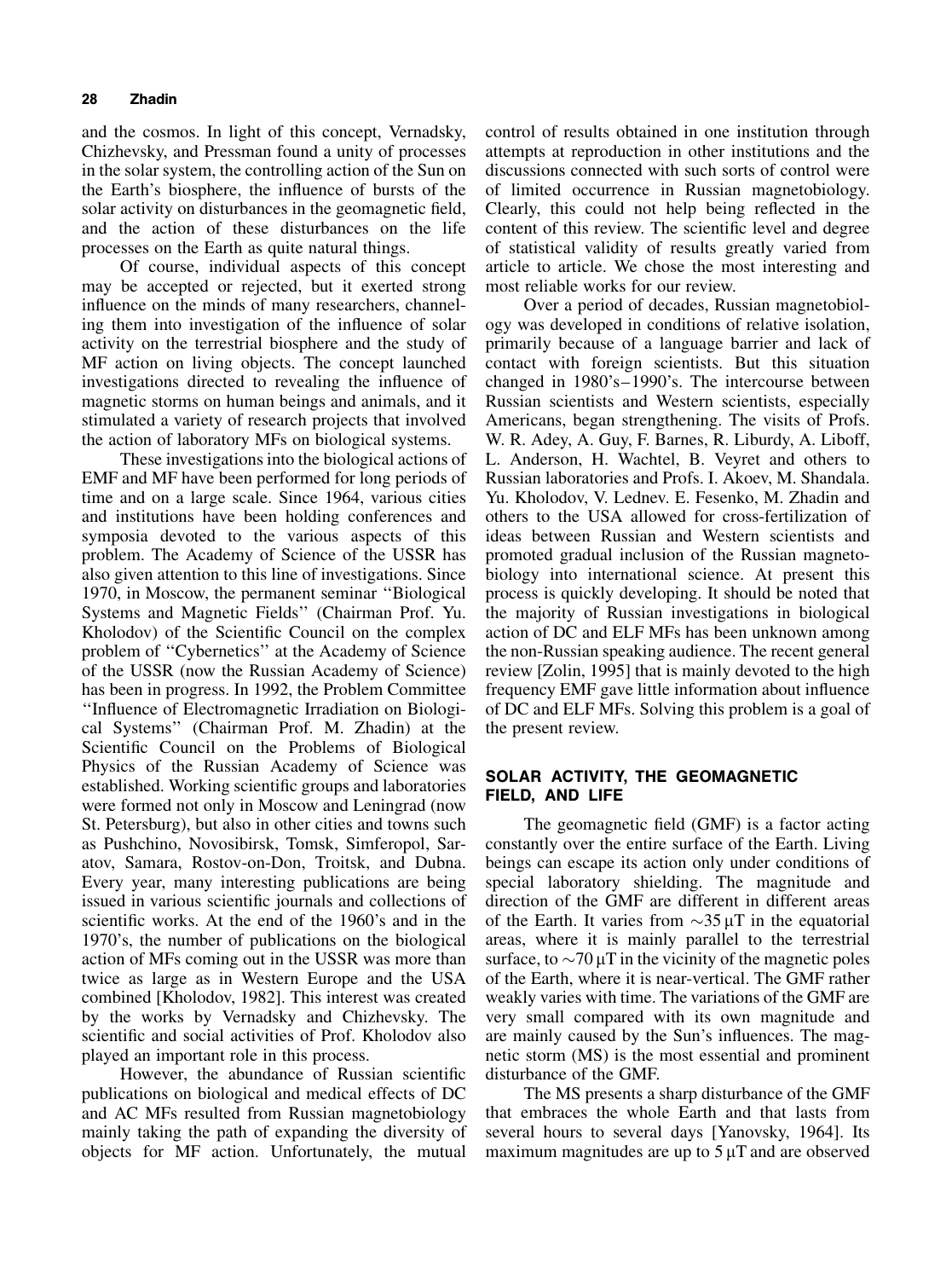in the high latitudes; in the middle latitudes they reach values of about  $1 \mu$ T. Four general phases of the MS are recognized: preliminary, initial, main, and recovery. In the preliminary phase, small changes in the GMF are observed. In the initial phase, a drastic change in the GMF takes place all over the Earth; and in the main phase, severe, quasi-periodical oscillations (mainly low frequency and ELF), and a drop in the horizontal component of the GMF also, occur all over the entire Earth. During the recovery phase, all these changes fade exponentially.

The MSs are induced by the solar plasma flows from the areas of bursts of the solar activity and reach the Earth  $1.5-2.0$  days after the Sun burst. The proton flows, rotating around the Earth under the action of the GMF, form an equatorial current ring, the MF of which weakens the GMF in the main phase of the MS. The MSs arise sporadically ten or more times a month. But their strength and the average frequency of their occurrence reveal extremely slow quasi-periodic oscillations with a period about 11 years, together with oscillations in the solar activity.

The Sun emits repetitive electromagnetic and corpuscular irradiation: the solar wind, as it is called, rotates with the Sun's rotation around its axis and fills the solar system's space [Vladimirsky, 1980]. The solar wind consists of four sectors, two with magnetic force-lines directed away from the Sun, marked as positive, and two with opposing force-lines, marked as negative.

Therefore, there are several periods of variation in the GMF, apart from the 11 year cycle: the 1 day cycle due to the Earth's rotation, the  $6-7$  day cycle corresponding to one sector, the  $13-14$  day cycle corresponding to the passage of two sectors, and the 27 day cycle that is the period of the Sun's rotation around its own axis. Besides these, there are other cycles: the 29.5 day (the synodic period of the Moon), 1 year (the period of the Earth's revolution), and some other cycles of the solar activity (not so prominent compared to the main 11 year cycle): 2, 3, 5, 8, 22, and 35 year cycles.

Apart from the above listed rhythms of an astronomic nature of the GMF, there is a continuous spectrum of quasi-periodic, low-frequency processes in the GMF, which are caused by oscillations in the plasmasphere and the magnetosphere of the solar wind and of the resonant oscillations in the ionosphere of the Earth, known as Schumann resonances [Vladimirsky, 1980; Sidjakin et al., 1985; Vladimirsky et al., 1995; Temur'jants et al., 1992b]. This spectrum has its maxima near the following frequencies: 100, 21, 8, 3, 1, 0.1, 0.01, and 0.001 Hz. These frequencies have been the focus of attention of researchers, especially

the frequency 8 Hz, the most prominent among those just listed.

Plants and animals living constantly in the GMF have adapted to its action and have even learned to benefit from it. The orientation of birds (e.g., pigeons and sea gulls) to the GMF is long- and widely-known [Yeagley, 1947; Kholodov, 1975; Kirschvink et al., 1985; Barnes, 1996]. In the acoustico-lateral area of the skate's brain are two groups of neurons: one group excited by the MF with the South sense and the other group inhibited by the MF with the Northern sense [Broun et al., 1977]. Only the neurons connected with the respective electroreceptive system were responsive. As for plants, it was shown that the GMF participates in the orientation of the branches of the root system [Bogatina et al., 1986] and that it plays a role in the metabolism in root meristem cells [Beljavskaja et al., 1992], in the proliferative activity of these cells [Fomichjova et al., 1992a], in protein synthesis in plants [Fomichjova et al., 1992b], and in branching of plants [Govorun et al., 1992].

For the purpose of revealing the role of the GMF in the life of animals and plants, a number of experiments were performed in which the GMF was shielded in special chambers with a shielding index of several tens up to 100. These experiments were rather difficult to perform, due to the necessity of generating all ecological and environmental parameters (the level of ionizing irradiation, concentration of all air ions, the level of acoustic noise etc.) within the shielded chamber. Unfortunately, there is always an uncertainty as to whether sufficiently complete precautionary measures were taken in these experiments. So there lingers some doubt when considering the results of these experiments. These experiments are described in detail in some monographs [Pavlovich, 1985; Temur'jants et al., 1992b] and in reviews [Kopanev et al., 1979; Grigor'jev, 1995].

Depression of vital functions of bacteria was found [Achkasova, 1973; Alfjorov and Kuznetsova, 1981] in the weakened GMF. The disturbance in rhythms of cell division of fibroblasts of the human embryo [Kaznacheev and Mikhajliva, 1985] and some cytopathic effects, for example an increase in sensitivity of the cell culture to poisons [Kaznacheev et al., 1989], were observed. The decrease in the erythrocyte sedimentation rate was marked in the weakened GMF [Sosunov et al., 1972; Golubchak and Vasilik-Parkula, 1973]. As a result of housing rats in shielded chambers for several days, it fell by 50% [Panasjuk et al., 1991]. Learning processes were investigated in rats whose conception, and embryonic and postnatal development occurred in hypogeomagnetic conditions [Grigor'jev, 1995]. Effect on these rats was manifested in an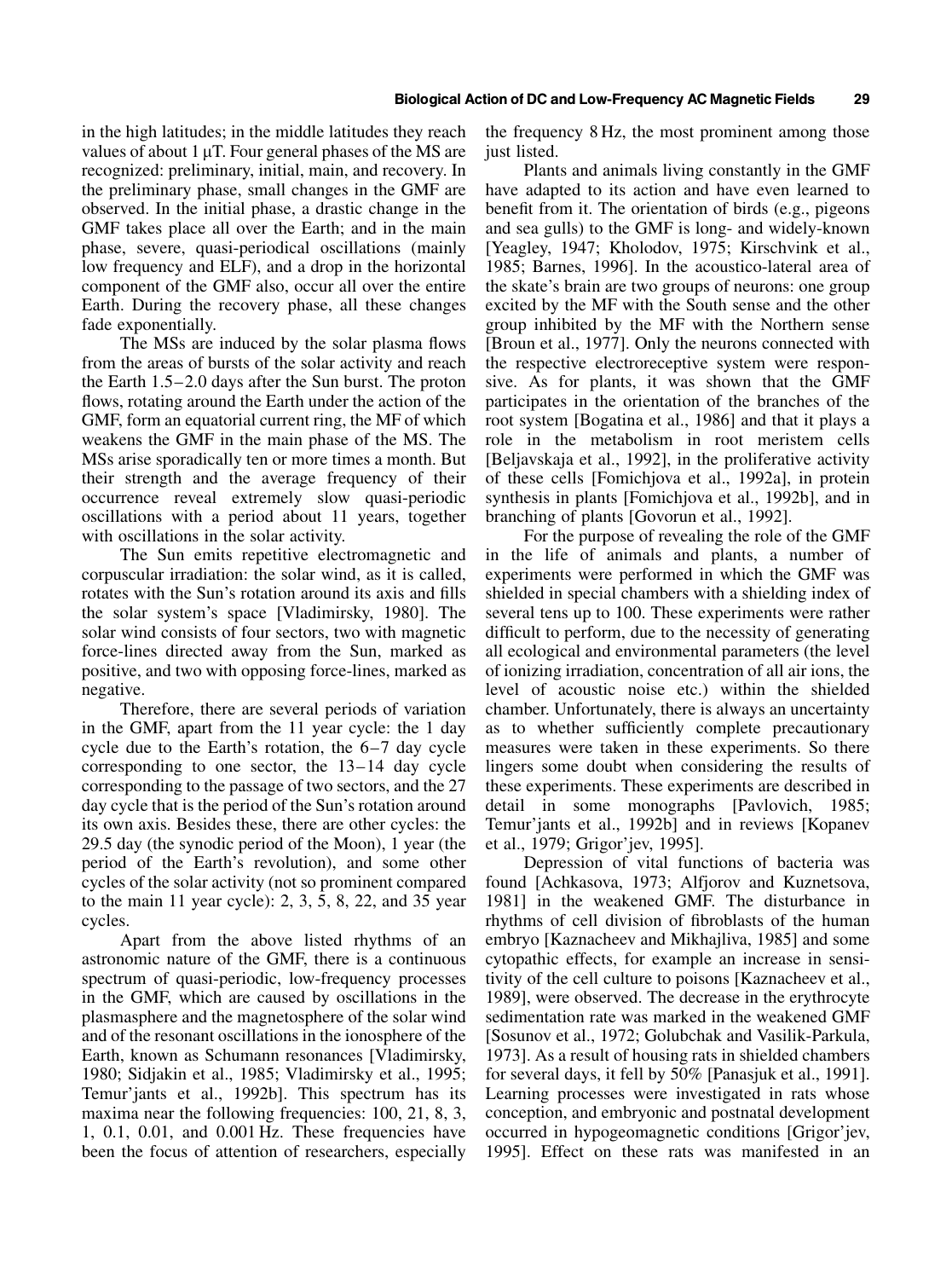increase in the rate of learning. The concentration of catecholamines increased in their brain (in the hippocampus). However, the lag of imprinting in chickens hatched out in the shielded chamber was doubled.

In the shielded chamber, Podkovkin [1995] subjected guinea-pigs to a DC MF ten times weaker than the natural GMF for 30 min. An increase of epinephrine and histamine levels and a decrease of serotonin level in blood were observed. Another group of animals was previously exposed to a 2 Gy X-radiation. After 30 days, when all biochemical parameters caused by the X-radiation became normal, the animals were enclosed in the shielded chamber for 30 min. In this case the action of the weakened GMF did not influence the epinephrine and serotonin levels, and the effect on the histamine level was essentially weaker compared to that for guinea-pigs that were not exposed to the preliminary X-radiation.

A weakened GMF also influenced plants. A set of specific features of cells in the meristem of seedling roots of pea, flax and lentil under conditions of GMF shielding was revealed by electron microscopy. Changes in different subcellular structures, especially in mitochondria, were found [Beljavskaja et al., 1992]. A 68–75% reduction in proliferation of meristem of these seedling roots was observed [Fomichjova et al., 1992a]. The dynamics of RNA and protein synthesis in cells of this root meristem was also investigated [Fomichjova et al., 1992b]. A fall was shown in functional genome activity in all the plants examined under GMF shielding during the early prereplicative period.

The most spectacular manifestation of the influence of the solar activity on GMF disturbances are the Sun bursts. The influence of solar activity on the GMF, the biosphere and social processes was noted as early as in the beginning of the century [Anuchin, 1908; Bogolepov, 1912]. However, this idea arose in its entirety in the works of Chizhevsky [1928, 1931, 1973] as the first great interdisciplinary problem in the history of science: "Solar Activity-Biosphere-Society'' [Vladimirsky, 1995]. He formulated the following important empirical regularities:

- 1) Solar activity is of a broad nature, and it influences all living beings from bacteria to human beings;
- 2) The 11 year cycle is prominent in many phenomena of the organic world, but different phenomena have different phases regarding the solar cycle and are affected by either a maximum or a minimum of the solar activity;
- 3) The degree of prominence of the 11 year cycle for a given biological parameter and its phase can be

different in different geographic areas, and over a large territory these changes tend toward "compensation'';

4) The physical factor mediating the action of solar activity on living beings and the biosphere is mainly the EMF.

Chizhevsky's belief that revolutions and social catastrophes are influenced by solar activity led him to prison. His books were withdrawn from libraries. In 1942 he was arrested. He was released as late as 1958 and a few years later, in 1964, he passed away [Yagodinsky, 1987]. It was only as late as 1973 that his remarkable monograph, "The Terrestrial Echo of Solar Storms,'' was republished, becoming available once again to scientific society.

Magnetic storms correlate with anxiety and irritability in people, lower attention and accuracy in their work, which raises the probability of transport accidents [Ashikaliev et al., 1995] and of mistakes by airmen in piloting planes [Derjapa et al., 1986; Usenko et al., 1989]. In the course of magnetic storms, the number of ambulance calls increases [Sergeenko and Kuleshova, 1995; Oraevsky et al., 1995] and glaucoma attacks rise [Zhokhov and Indejkin, 1970; Kachevanskaja, 1989]. The information about acute attacks of cardiovascular diseases is especially abundant [Klimov et al., 1980; Novikova et al., 1989; Rozhdestvenskaja et al., 1989; Gurfinkel' et al., 1995; Tyvin et al., 1995; Villoresi et al., 1995; and others]. An essential increase in the number of cases of instantaneous death from cardiovascular disease takes place on these days [Gnevyshev et al., 1982]. Most of the cited data were obtained by correlation of the known days with MSs with many years of records from the proper institutions. All the data were statistically significant.

The correlation between medical parameters as well as social events and different data sets from typical cycles (7 day, 27 day, 29.5 day, 2, 3, 5, 8, 11, 22, 35 year cycles) of variations in the solar activity were revealed by spectral Fourier analysis in investigations of records for deterioration of functional state of the human nervous system [Belisheva et al., 1995], psychopathic attacks [Rudakov et al., 1984], cases of hospitalization of schizophrenia, alcoholic psychosis, and epilepsy patients [Samokhvalov, 1989], risk of breast cancer in women [Rjabykh and Bodrova, 1992], rates of mortality and birth [Zajtseva and Pudovkin, 1995], the number of registered crimes [Chibrikin et al., 1995a], the size of money issued [Chibrikin et al., 1995b], and main events in European history such as wars, economic cycles, social crises, and intellectual creative works [Vladimirsky and Kislovsky, 1995].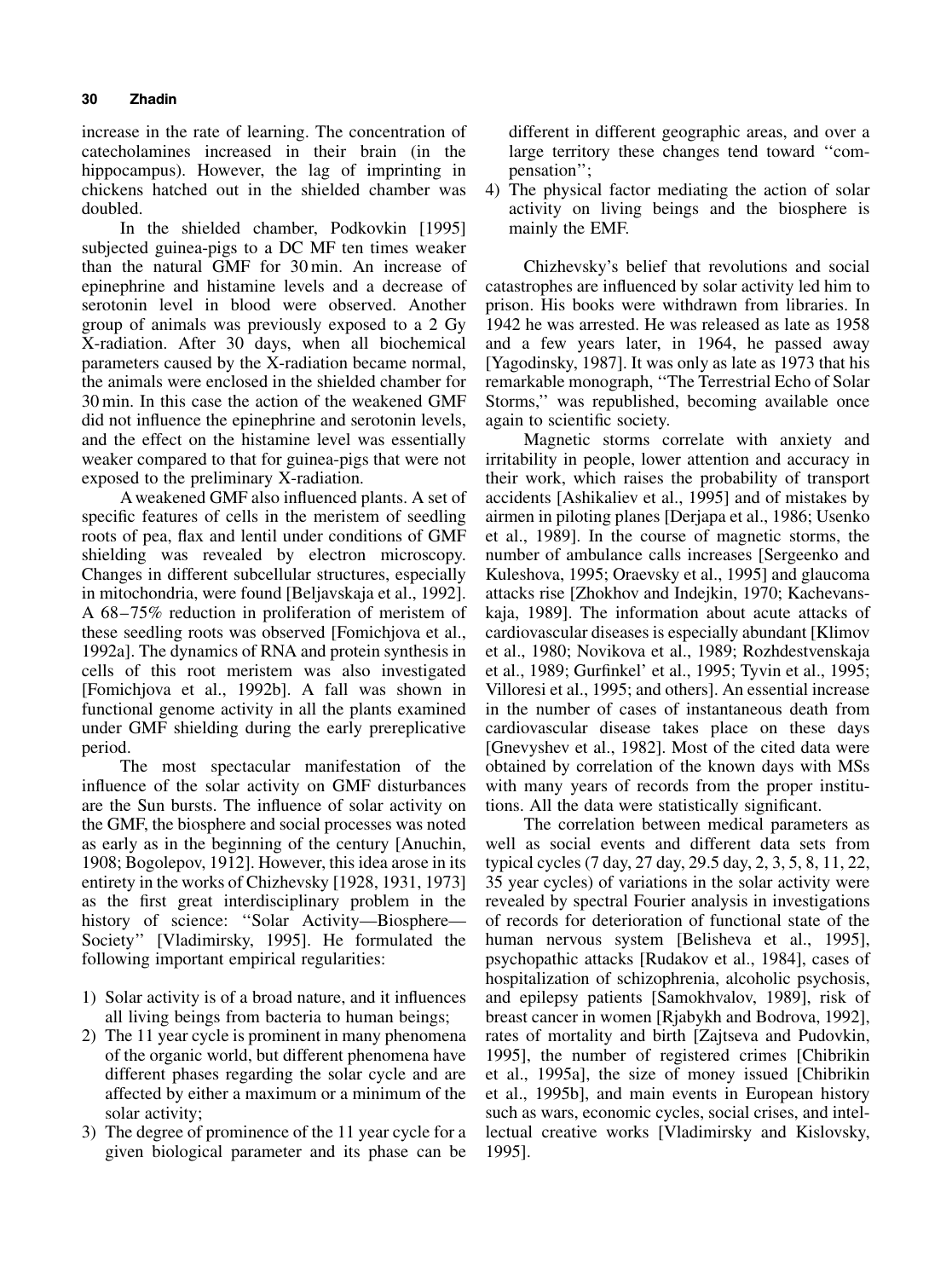Here is a series of works that was performed under laboratory conditions on animals on the days of GMF disturbances. Changes in conditioning activity of rats, pigeons and dogs were investigated by Sidjakin et al. [1989a]. There was a remarkable decrease in the number of correct conditioned reactions at the stage of conditioning when the number of conditioned reactions was less than 100%. Reactions of single neurons were registered in the motor neocortex in cats [Sidjakin et al., 1989b]. They were evoked by electrical stimulation of the hind limb nerve or of the caudate nucleus. Seventy percent of neurons responded with initial excitation and 30% with initial inhibition. During days with GMF disturbances, the duration of initially excitatory reactions was reduced and the duration of initially inhibitory reactions was extended. Six physiological parameters of the cardiovascular system and ultrastructure of cardiomyocytes were investigated in rabbits during the strong double planetary MS of September 21 $-23$ , 1984 [Chibisov] et al., 1995]. At the initial and main phase of the MS, the normal circadian structure in each cardiovascular parameter was lost. Desynchronization increased with the MS, and an abrupt drop of cardiac activity was observed during the main phase of the MS. The main phase of the MS was followed by destruction and degradation of mitochondria in cardiomyocytes. Parameters of cardiac activity became substantially synchronous, and the circadian rhythmic structure became more prominent, while the amplitude of deviations was still significant at the recovery stage of the MS.

The ultrastructure of the rabbit's intact heart tissue was also studied by electron microscopy with simultaneous estimate of its contractive function during the MS [Frolov and Pukhljanko, 1986]. The authors investigated the maximum intraventricular pressure, mitochondrion size, and iron concentration in the serum of arterial blood. The experiments were performed for three days of an intensive MS. A disturbance in the energy supply for the contractive function of heart provided by mitochondria was observed. Cell cultures of mouse, hamster, and trout were used in other experiments [Belisheva and Popov, 1995]. Morphological parameters, including the percentage of polynuclear cells, were estimated. It was shown that the dynamics of morphological and functional states of cell culture was associated with the GMF variations. The disturbance of the GMF was followed by stepwise changes in the state of cell cultures, i.e., properties of the cell surface, the appearance of heterokaryons, and the strengthening of cellular adhesion and aggregation.

The effect of GMF disturbances on the bioluminescent activity of bacteria were investigated by Berzhanskaja et al. [1995]. Bioluminescent intensity changed depending on the amplitude and duration of the MSs. The authors proposed that the synchronization of luminous radiation in different cells takes place as the frequency of GMF disturbances increasingly approaches the intrinsic oscillation of a bioluminescent system. A high sensitivity of bioluminescence to the MSs was detected. Pavlova and Sorokina [1986] even noted that the oxidation-reduction potential of water depended on the heliophysical situation.

Of course, the results of one or another—or even a set of experiments—mentioned in this section can be doubted. Certainly, a rhythm revealed to coincide with some typical GMF rhythm can alternatively be caused by the rhythmic processes of other forces found in nature (geophysical, meteorological, social) or of their harmonics. But the totality of the matter described here strongly supports the hypothesis that the GMF disturbances correlate with the general human condition.

## LABORATORY INVESTIGATIONS OF THE BIOLOGICAL EFFECTS OF DC MAGNETIC FIELDS

In the works described in the previous section, the biological effects correlated with occurrence of the disturbances of natural MFs. In these investigations, as a rule, the parameters of the MFs were not measured; only the days and hours during which the disturbances arose were noted. In contrast to these investigations, in a variety of laboratory experiments described in this and following sections, MFs with simpler waveforms and preassigned parameters (amplitude, frequency, and duration of exposure) were used. This allowed researchers to investigate the effects of MFs on lower animals and human beings in more detail and to more closely approach establishing cause-and-effect relationships and an understanding of the mechanisms of MF action. In almost all the works discussed below, except as otherwise noted, uniform MFs were used.

From the outset, the nervous system was considered the most sensitive to EMF action among all the systems of an organism [Bawin et al., 1975; Kholodov, 1966, 1975]. So subsequently, most investigations of the biological effects of MFs were directed toward the nervous system. Prolonged and systematic exposure (for months and even years) to DC MFs of some tens of mT on human beings in industrial conditions is reported [Vjalov, 1971] to cause fatigue, dizziness, sleeplessness, headache, and heart pain.

It was shown that DC MFs with a magnitude measured in tens of mT produced an increase in motional activity in insects, birds, and mammals [Kholodov, 1966, 1975, 1982]. It is interesting that a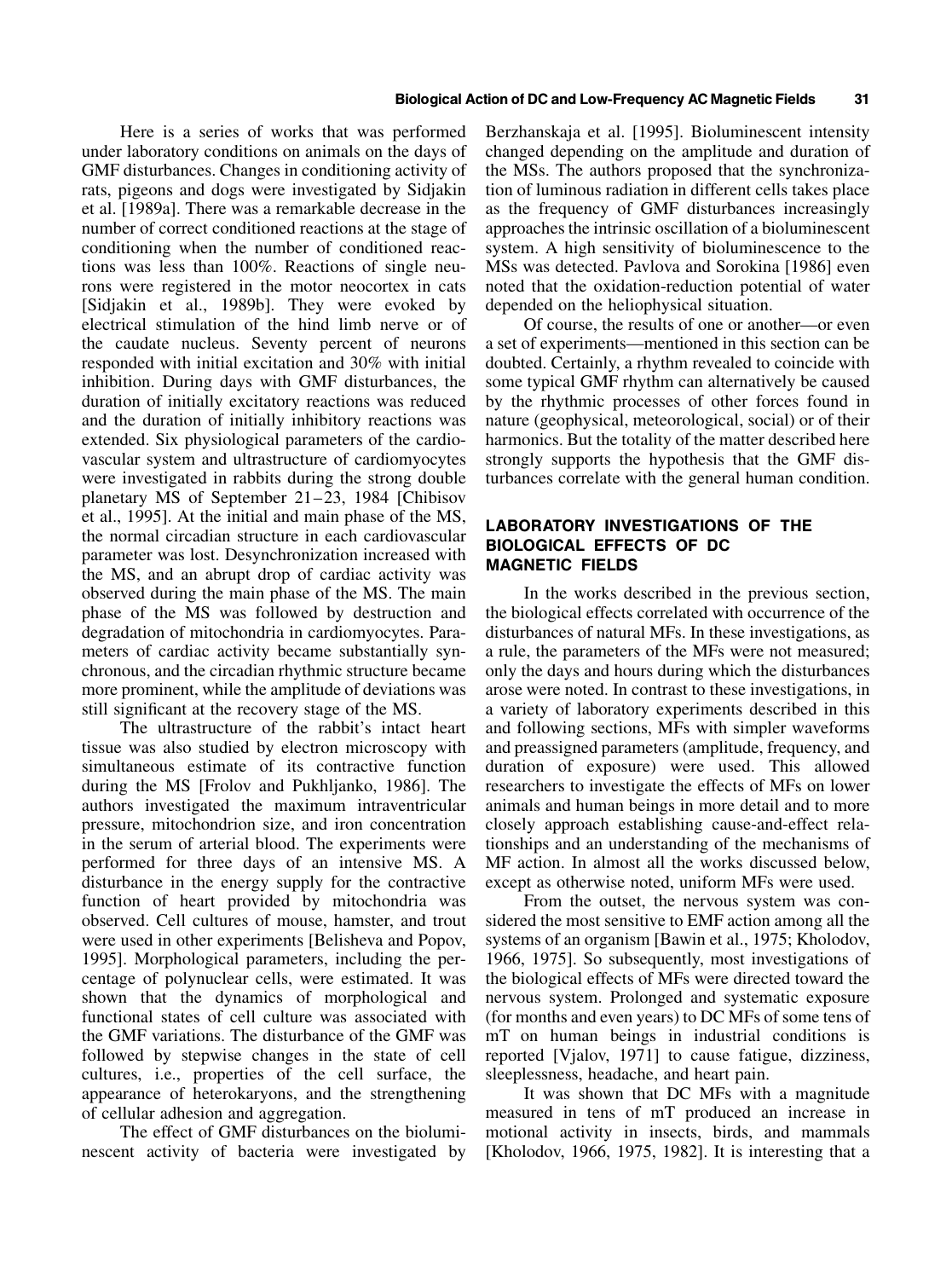MF with a magnitude of 50 mT increased motional activity of mice, while the strengthening of the MF to 100±200 mT caused depression of this activity [Andrianova and Smirnova, 1977]. Later, Ryskanov [1980] also found an increase in the motional activity of mice in the MF of 2.2 mT. In a series of experiments, Kholodov [1966, 1975] was able to condition fish and rabbits to MFs with a magnitude measured in tens of mT. An MF of 40 mT disrupted the learning process in mice in a maze especially if the exposure was given immediately after the learning [Ryskanov, 1980], that is, the DC MF disrupted the process of formation of the memory trace.

A DC MF  $(20-100 \,\text{mT})$  applied to the head of a rabbit induced the rise of slow waves and highamplitude spindles in the EEG [Kholodov, 1966]. These were the signs of inhibitory processes in the rabbit's brain. An objective computer analysis of the rabbit's EEG [Zhadin et al., 1966] under the influence of MF (10 and  $60 \text{ mT}$ ), where the dispersion and coefficient of asymmetry of EEG waves were calculated on-line, confirmed these results. Subsequently, on-line computer analysis [Kholodov and Shishlo, 1979] showed synchronous time progression of these slow waves and spindles in different areas of the cerebral cortex under MF greater than 20 mT. In the EEG of human beings subjected to prolonged and systematic exposure to the DC MF of some tens of mT in industrial conditions, similar effects were observed: slow waves and spindles of the alpha-rhythm arose in the quiet state and during the rhythmic light test [Shpil'berg and Vjalov, 1972].

In a series of experiments, human sensory sensitivity to a DC MF was investigated [Kholodov, 1982]. The right hand of a patient was located inside solenoid where an MF of  $1-90$  mT was created with exposure duration of 1 min. The MF was turned on randomly. The patient confirmed whether he felt the MF action or not. Different patients felt the MF application in different ways: as pricking, weak itch, heating, or cooling. The threshold value for the MF causing the reaction varied in the range of  $1-5$  mT among different patients. With regard to the sensitivity to MF, the work of Volobuev et al. [1985] is of interest. They discovered a fall in the threshold of excitation and a slowing down in propagation of the action potentials in the sciatic nerve under the influence of MF (5.5 mT).

An investigation [Luk'janova, 1969] of pulse unit activity of neurons in different brain structures (neocortex, hippocampus, thalamus, hypothalamus, and reticular formation) in rabbit showed that the action of an MF (90 mT) predominantly manifested an inhibitory influence. The mainly inhibitory action of a

DC MF (50 mT) on the electrical activity of the receptor neuron of a crayfish was also obtained in the experiments of Kogan et al. [1971]. In the work of Bravarenko et al. [1988] the isolated nervous system of an edible snail, where all the large neurons are mapped, was subjected to the action of DC MFs (23, 120, and 200 mT; 20 min). Some neurons inhibited earlier were activated, or, conversely, some spontaneously active ones became inhibited under the influence of the DC MF. The reactions usually were the more prominent, the stronger the applied MF. Then the nervous tissue was treated by a proteolytic enzyme that removed the perineuronal glia cells. In doing so, the spontaneous activity of the neurons did not change, but the reactions of most of the neurons to the MF disappeared. The authors concluded that glial cells mediate neuronal reactions to the DC MF.

The idea that glial cells participate in reactions of neurons to the MF arose earlier on the basis of histological investigations of Aleksandrovskaja and Kholodov [1966], who employed light microscopy. They observed an increase in the number of stained astrocytes, microglia and oligodendroglia cells in the sensomotor area of a rabbit's neocortex after exposure of the head of an animal to DC MFs  $(20-30 \,\text{mT}, 1 \,\text{h})$ . An increase in size of the glial cells and their branches was also observed. The neurons were intact. But after a very prolonged, many-hour exposure, swelling of the neuronal bodies also appeared. Kholodov [1975, 1982] considered these results as evidence of the influence of DC MFs on hematoencephalic barrier ("blood-brain" barrier) functioning and for primacy of the glial cells in forming neuronal reactions to the MFs. A stronger MF  $(60 \,\mathrm{mT})$  influenced neuronal ultrastructure [Lazariev] and Kiknadze, 1977]. The neurons and synapses in the cat's neocortex were investigated with an electron microscope. The cisterns and channels of the endoplasmic reticulum were enlarged, the number of ribosomes was decreased, mitochondria swelled, the Golgi complex hypertrophied, and the number of synaptic vesicles fell.

A detailed, combined investigation of the influence of MF on glial cells, vessels, and intercellular contacts in the rat's brain was performed by Artjukhina [1988]. The MF  $(10-50$  mT; 2 h daily for 1, 3, 6, 14, and 21 days) acted on neurons, glial cells, synapses, and blood vessels in the brain. Both light and electron microscopy were used. The walls of capillary and great vessels collapsed, the lumens were narrowed and widened, and they formed aneurisms directly, depending on the number of exposure days. After three days of exposure, an active proliferation of glial cells and a strengthening of impregnation features of the synapses were observed. The many-day exposure led to the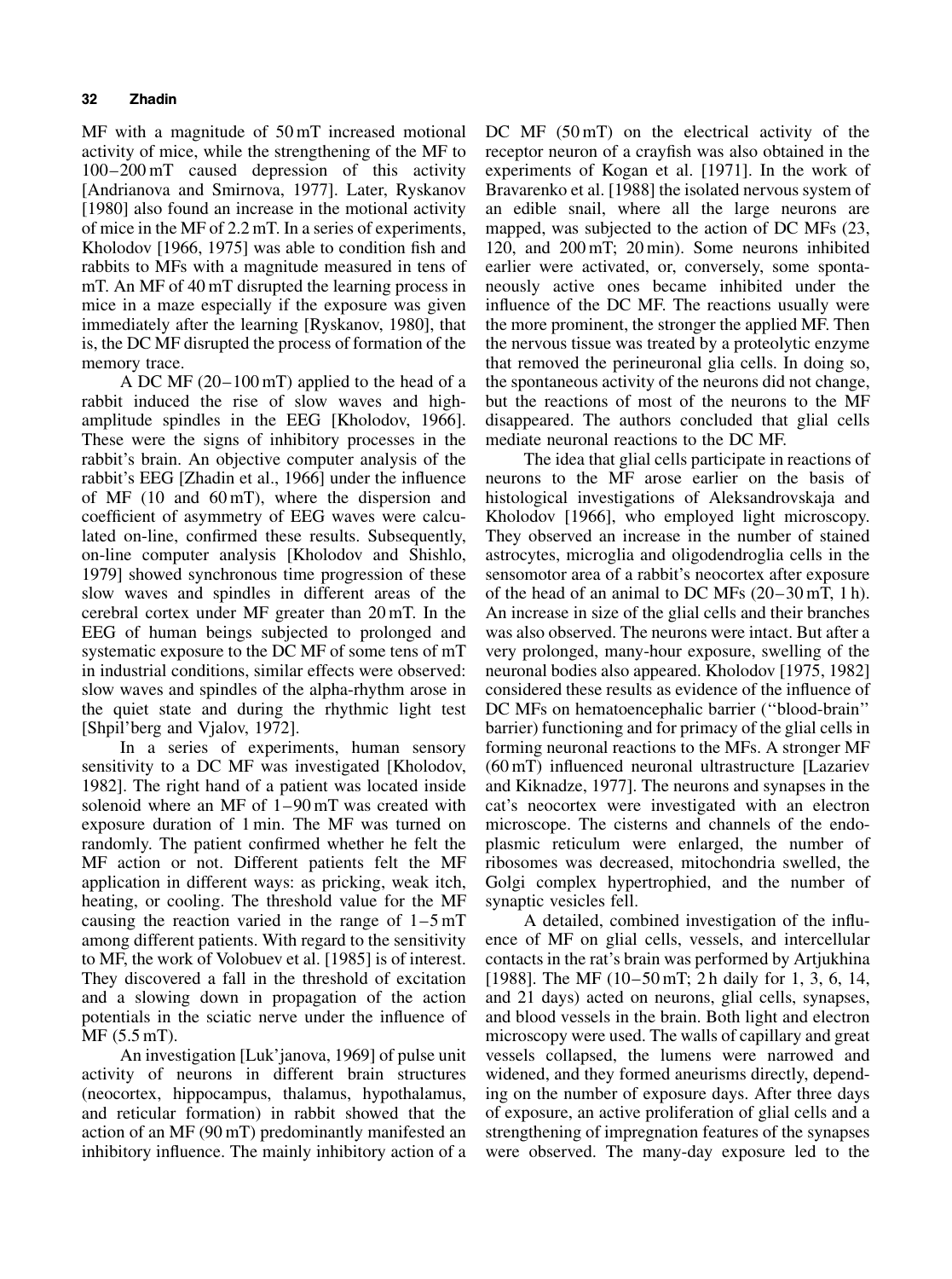vacuolization of cytoplasm of the neurons and glial cells, to an increase in the number of interneuronal contacts of nonsynaptic nature, and to a fall in density of synapses.

Some interesting data were obtained by Bukharin et al. [1988] by exposing rats to a DC MF. Three sets of experiments were performed: the first set  $(10 \text{ mT})$ , 8 h/day), the second set (20 mT, 4 h/day), and the third set (30 mT, 4 h/day). Each set lasted for 5 days. In the first set there were not any remarkable changes. In the second and third sets, the dilation of microvessels with accumulation of erythrocytes was revealed in the cerebral cortex of the brain and in the medulla. In the brain, the destruction of  $5-7\%$  of neurocytes in the neocortex and of 4% of Purkinje cells in the cerebellum was observed. In the third set, a three- to fivefold increase of eosinocytes and a remarkable increase of numbers of megakaryocytes and promegakaryocytes with changed nuclei were found in the medulla. Thus the influence of the DC MF on glial cells and brain vessels can be demonstrated, and this provides good support for the hypothesis that the hematoencephalic barrier is a mechanism in the brain quite sensitive to the effects of MFs.

The experiments of Bresler et al. [1978], who discovered changes in the microvascular plexus due to changes in permeability of biomembranes in the brain under the action of the DC MF, also favored the hypothesis about a field-sensitive hematoencephalic barrier. In these experiments, DC MFs  $(0.8-2.0 \text{ T})$ influenced active transport of fluorescein in the nerve tissue. This effect depended on strophantin (a specific inhibitor of Na,K-ATPase) and on the concentration of K and Na ions. Bresler's data was not supported by Savich et al. [1982] who worked in vitro on Na,K-ATPases in suspensions of lipoprotein vesicles at different temperatures and over a wide range of concentrations of Na and K ions and strophantin. The influence of the MFs on the enzymatic activity of the preparation was not observed in a wide range of MFs of up to 10 T. The differences in preparations probably could be a reason for this discrepancy.

A set of experiments on effects of strong DC MF on membrane processes in vitro was performed by Piruzjan and Kuznetsov [1983]. Among their experiments were those that tested 1) effects of MFs (up to 10 T) on activity of Na,K-ATPases; 2) effects of MFs (up to 650 mT) on activity of catalase and degrading hydrogen peroxide by Fe-EDTA; 3) effects of MFs (up to 350 mT) on aqueous systems saturated and unsaturated with oxygen; 4) effects of MFs (up to 1.0 T) on respiration in mitochondria; and 5) effects of MFs (up to 600 mT) on photoaggregation of rhodopsin. In all these experiments, no effects of MFs were observed.

However, it was observed that MFs (up to 850 mT) parallel to the surface of lipid membrane increased the electrical conductivity of the membrane. The influence of weak MFs (0.27 mT) on the processes in the neuronal membrane was examined by Sagijan et al. [1996]. The MF effect on the pH-dependence of Ca uptake in *Helix pomatia* neurons in vitro was investigated. Under conditions of both high (8.3) and low (6.0) pH, the Ca uptake decreased in comparison with the control pH (7.7). The authors suggested that this effect was due to the Na-K pump blockade by the MF exposure. The differing interpretations about the cell membrane role in all the above experiments could be due to differences in processes in the membrane, in the objects studied, and in experimental conditions.

Apart from the works devoted to investigation of the MF influence on the nervous system, which made up the great bulk of investigations, a set of interesting works investigated other aspects. Podkolzin and Dontsov [1994], for example, studied the immunomodulating action of the weak DC MF. Previous immunization of mice was performed by a intraperitoneal injection of rat's erythrocytes. After 3, 4, and 5 days of sensitization, suspension of extracted spleen cells in vitro was exposed to a MF  $(20-200 \,\mu\text{T})$ ; 2–4 min.) Next the erythrocytes were added, and a day later the number of cells forming antibodies was determined. A depression of secretion of antibodies by immune spleen cells forming the antibodies was revealed. The maximal effect was observed at an MF magnitude of  $50 \mu T$ . The effect was enhanced as the exposure duration increased. Anisimov et al. [1996] pointed to the promoting effect of the DC MF (300  $\mu$ T; 3 h/day for two weeks) on mammary carcinogenesis in outbred female rats. Lighting of the animals for 24 h/day during the MF exposure enhanced the carcinogenesis process, and 24 h darkness depressed it. Simonov et al. [1986] revealed the effect of a strong  $DC$  MF  $(1.1 T)$  on formation of artificial bilayer lipid membrane (BLM) from egg lecithin. The rate of the BLM formation decreased if the MF was parallel to the BLM surface, and increased if the MF was perpendicular to this surface. Pavlovich [1971], Kogan et al. [1971], and Vasiljev et al. [1971] gave a series of examples of the depressing action of DC MFs of tens or hundreds of mT on the vital functions (growth and reproduction, activity of some enzymatic systems, and so on) of different microorganisms.

As to depression of functioning microorganisms, the space-structured DC MF produced by the magnetic domain ferrite-garnet films (MDFGFs) with domain size measured in tens of micrometers and magnetic saturation of about several mT [Alipov et al., 1998] were effective. A culture of Treponema pallidum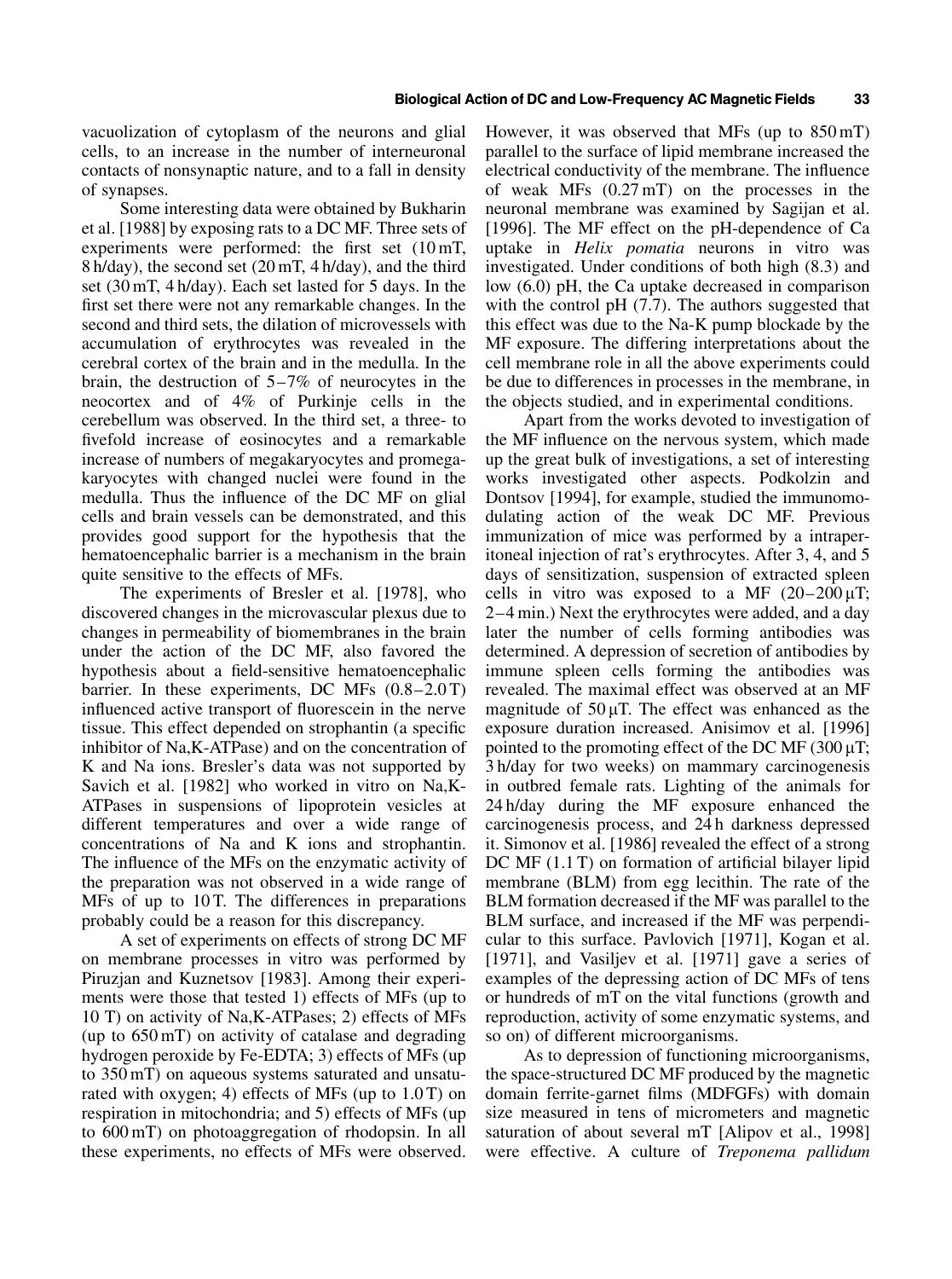(agent of syphilis) was placed on the MDFGF where it remained for 5–7 days. These bacteria lost their mobility and pathogenicity, and died [Milich et al., 1989].

# LABORATORY INVESTIGATIONS OF THE BIOLOGICAL EFFECTS OF AC MAGNETIC FIELDS

Investigations into the biological effects of AC MFs developed in parallel with the investigations into the DC MF effects. In these two types of studies, similar problems were posed and the results of these studies were often published in the same articles. The effects of the AC MFs on the nervous system were also the focus of attention.

The clinical and hygienic manifestations of prolonged and systematic work of human beings under the effects of AC MFs of tens of mT were basically the same as under the DC MFs' effects [Vjalov, 1971]. The unfavorable effects of EMFs with industrial frequency were pointed out [Kozjarin and Shvajko, 1988]. The sensitivity of rats to the MFs with intensities typical of regions near power transmission lines was investigated in old, pubescent, and preadolescent rats, as well as in rat embryos. The authors studied changes in body mass, internal organ mass, rectal temperature, oxygen consumption, thyroid gland function, and biochemical indicators of blood, liver, brain, and kidney tissues. The highest sensitivity to the MFs was revealed in preadolescent and old rats. The MFs generated by power transmission lines and by sources in industry are considered by hygienists as a potential danger for people living in residential homes and working offices [Grigor'jev, 1997]. However, favorable influences of the AC MFs were also noted [Kopylov and Troitsky, 1982]: an exposure to MFs  $(4 \mu T; 0.02 \text{ Hz}$  and  $8.0 \text{ Hz}$ ; 3 h) which preceded total exposure to a lethal dose of X-rays (7.5 Gy on the same day as the MF exposure day) essentially increased the survivability of mice that would otherwise have died from such an intense level of X-rays.

Attempts were made [Kholodov, 1966, 1975, 1982], with good results, to enhance the conditioning of fish, birds, and rabbits to AC MFs (tens of mT). Ataev [1972] was able to condition cats to MFs with frequencies of  $20-100$  Hz. Similar to DC MFs, the low frequency MFs acted unfavorably on the learning processes in animals, especially if they were exposed immediately after a session of learning. This led to the belief that the AC MFs negatively influence consolidation of the memory trace [Kholodov, 1966, 1975]. The increase in the latent period of conditioned reactions and the disinhibition of differentiation in conditioning

were revealed under the influences of MFs  $(20 \text{ mT})$ ; 50 Hz) [Venger, 1968]. Concerning aversive learning patterns of mice in a Y-maze [Aminev, 1966], exposure to MFs  $(30-47 \,\mathrm{mT}, 100 \,\mathrm{Hz})$  did not influence learning to choose one turn from two turns in the maze, but hastened relearning to choose the other turn, thus pointing to reducing stability of the conditioned reflex by the MF exposure. Also noted was the influence of MFs on memory in human beings [Aminev, 1966; Vjalov and Shpil'berg, 1969]. MFs  $(5 \mu T; 5 \text{ or } 8 \text{ Hz};$ 3 h/day for 10 days) caused a decrease in the number of correct conditioned reactions and an increase in the latent periods of conditioned reactions in rats [Sidjakin, 1986; Sidjakin and Yanova, 1988]. In experiments of Norekjan et al. [1987], an MF (3 mT; 10 Hz; 2 h/day daily before conditioning) exerted 1) an inhibitory influence on conditioning;  $2$ ) reduced stability in the conditioning process; and 3) increased latent periods of avoidance in rats. However, upon lowering the amplitude of the MF to  $1 \text{ mT}$ , the inhibitory influence of the MFs on conditioning was not observed [Norekjan and Matjukhina, 1988].

Lebedeva [Lebedeva et al., 1988; Lebedeva, 1998] employed a method similar to that used earlier by Kholodov [1982] and described in the previous section. AC MFs  $(1 \text{ mT}, 1-10 \text{ Hz}$  and 30 or 75 mT, 50 Hz; duration of  $0.5-1.0$  min) affected the patient's hand. The patients felt touching, pricking, cooling, or heating, as in the above experiments with DC MFs. The EEG register showed changes as a result of the MF action. In most cases, weakening of delta-activity and strengthening of alpha-activity were observed. The exposure consisted of 20 trials, each trial lasting 1 min; the time interval between trials was 1 min. The sensations described by the patients pointed to the participation of skin receptors in perceiving the MFs.

The electrophysiological data on the effects of AC MFs on electrical activity of the nervous system are rather scarce, because of electrical interference, caused by the MFs themselves, with the measurement of biopotentials. Only the measurement of electrical activity after the exposure or in experiments performed with extremely weak MFs was possible. Among these experiments, the following merit attention: Medvedev et al.  $[1992]$  investigated the influence of an MF  $(10 \,\mathrm{mT}; 45 \,\mathrm{Hz}; 1 \,\mathrm{h})$  on the spectrum of the human EEG. Ten volunteers received exposure to a continuous MF and another ten received intermittent exposure (1 sec on/1 sec off). The EEGs before and after each exposure were analyzed. Intermittent exposure was more effective. It caused an increase in alpha-activity  $(8.5-12 \text{ Hz})$  and a decrease in sigma-activity  $(12.5-12 \text{ Hz})$ 14.5 Hz). Vlasova at al. [1988] investigated the effects of MFs (100 nT; 0.05, 0.1, 0.25, or 5.0 Hz) on neurons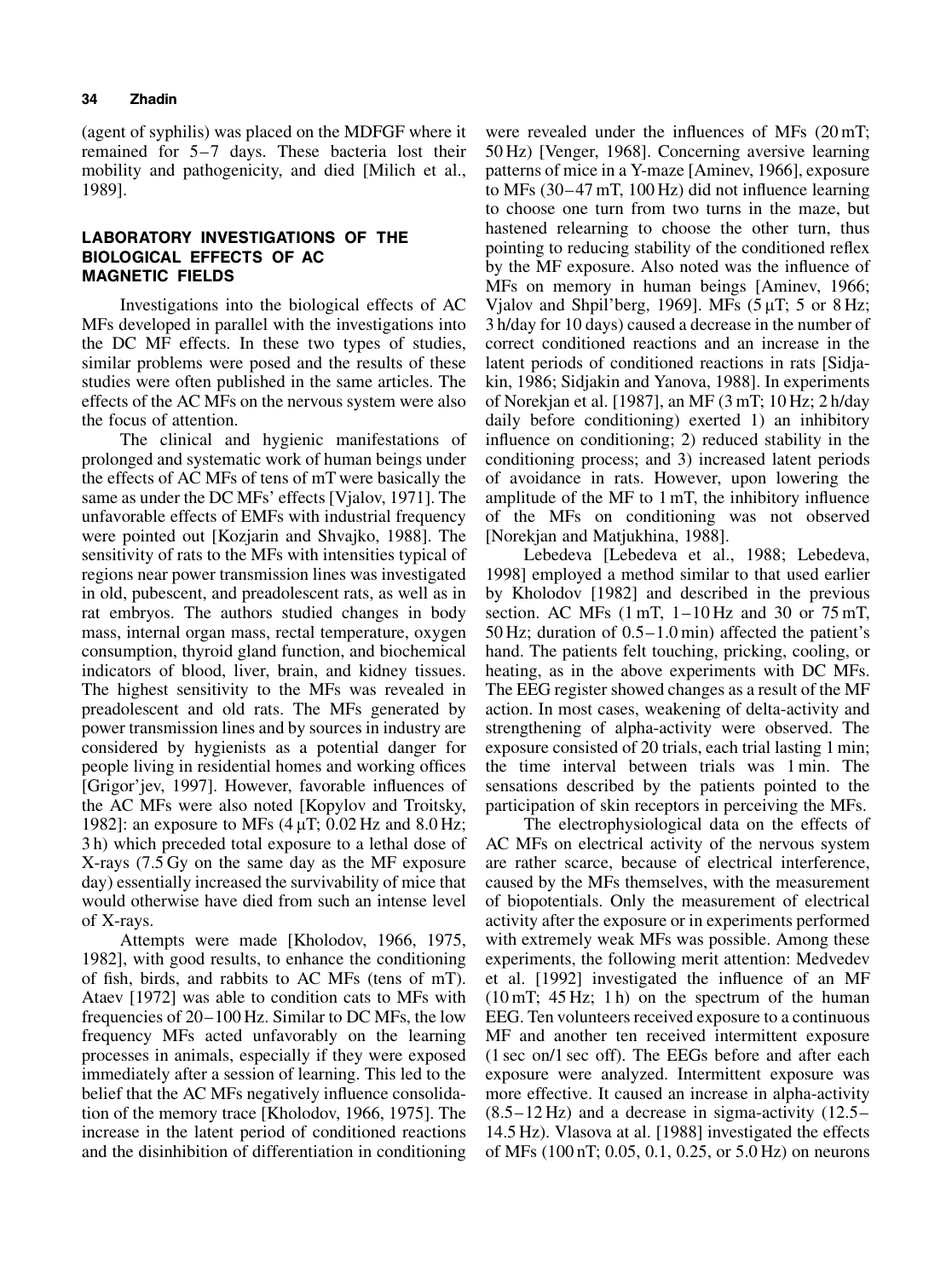of the cerebellum in mice. They showed that MFs with the above parameters mainly exerted a "triggering" activating influence. But in individual cases, an inhibitory influence was observed. Agadzhanjan and Vlasova [1992] studied the effects of MFs on rhythms in neuronal electrical activity and on neuronal resistance to hypoxia. MFs (100 nT; 0.05, 0.1, 0.25, or 5.0 Hz) were applied to the surviving slices of the mouse cerebellum. The MF was also a trigger for the nervous cells. A 5 Hz MF caused a two-phase response: inhibition and excitation in neuronal pulse activity. In some cases, it activated previously inactive neurons. In addition, a convulsive effect of the MF was registered. In the experiments with simultaneous exposure to hypoxia and to MF, the prohypoxic effect of the MF was revealed after reoxygenation, especially when the oxygen concentration was very low. These data revealed an influence opposite that of the DC MF on the nerve cells [Luk'janova, 1969; Kogan et al., 1971]. Zolin's review [1995] noted that a strong DC MF (400 mT) increases the resistivity to hypoxia due to activation of the sympathetic-adrenalic system and development of adaptative responses [Kazakova, 1991]. Orlova et al. [1995] studied the effects of an MF ( $20 \mu$ T;  $8$  Hz) on movement-related activity of neocortical neurons and on spontaneous firing of neurons in the substantia nigra in awake cats. The MF produced a modulation of the neuronal activity in the parietal cortex that preceded self-initiated front paw movements, and an increase in the cell firing rate in the substantia nigra.

As described below, many experiments were devoted to a morphological, histological, and biochemical analysis of the effects of AC MFs on different systems of an organism. Exposure of guinea-pigs to an MF (20 mT; 50 Hz; 6.5 h) caused disorder in hemodynamics in blood vessels, hemorrhage, and emphysema in the lungs and swelling of the testicles [Toroptsev et al., 1971]. But the application of a low frequency MF (20 mT; 10 min every second day; frequency not given; device "Poljus ('Pole')") accelerated recovery after insult, lowered the high blood pressure, decreased swelling in the optic nerve, and resolved hemorrhages in human beings [Gilinskaja and Zobina, 1988]. Anisimov et al. [1996] showed that an MF at an industrial frequency  $(160 \mu T; 50 Hz; 3 h$  daily) can be an additional promoting factor that strengthens the action of chemical carcinogens. In this work, the mammary carcinogenesis in female rats induced by nitrosomethylurea (NMU) intravenously was investigated. The incidence of adenocarcinoma in the conditions of usual light regime (12 h light, 12 h dark) was 31%. Further exposure to the AC MF shortened the latent period of development of adenocarcinoma as

compared to the group without the MF exposure. The regime of round-the-clock illumination stimulated carcinogenesis. The frequencies of adenocarcinoma in the groups exposed only to NMU and to combined action of NMU and MF were 57 and 81%, respectively, with halving of the latent period of their development compared to the usual light regime. Each group included 50 animals. The experiment was completed within 15 months when all the surviving rats were killed.

In experiments on rats, Garkavi et al. [1990] studied tissue respiration, oxidative phosphorylation, and anaerobic and aerobic glycolysis in the hypothalamus under the influence of an MF  $(0.1–50 \,\mathrm{mT}; 10–1)$ 100 Hz; one minute to tens of minutes). The MF caused activation of tissue respiration, strengthening of phosphorylation in the hypothalamus, and an increase in glycolysis in the brain. A rise in the cholinesterase level in the blood was also observed. The same group of authors [Garkavi et al., 1996] reasoned that the reaction of an organism to a MF is a general nonspecific adaptive reaction according to the whole complex of biochemical data and that it could be favorable or unfavorable for the living organism, depending on the parameters of the MF and the locus of its application. For example, MFs > 10 mT applied to the head of rats with frequency > 50 Hz were unfavorable, and MFs < 10 mT applied to peripheral parts of body with frequency < 50 Hz could cause favorable effects. The character of changes in the body and its subsystems was determined by the type of reaction developing under the MF action: the stress or antistress reactions, low activation or enhanced activation. Under stress, the homeostatic parameters went beyond the norm and the protective effects interwove with the damaging ones. The antistressor adaptive reactions, especially the activation reactions at higher levels of reactivity, enhanced nonspecific resistance, in contrast to the stress, without any damage or waste of energy. They produced antitumor, protective (in reference to toxic agents and Xradiation) and rejuvenating effects, and promoted self-organization. The antitumor and rejuvenating effect of the AC MF on old rats was demonstrated earlier by these authors [Ukolova and Kvakina, 1971; Garkavi et al. 1990]. For example, exposure to the MF (50 mT; 0.03 Hz; 20 min daily) of experimental inoculated sarcoma for  $1-2$  weeks caused disappearance of the tumor in 60% of the rats. Similar results were obtained by Kholodov [1975] who applied the MF with parameters close to those described above, not only to the tumor, but to the rat's head as well.

Ir'janov [1971] showed with electron microscopy that exposure to an MF (100 mT;  $50$  Hz;  $5$  h/day for 1– 2 weeks) caused changes in the mitochondria and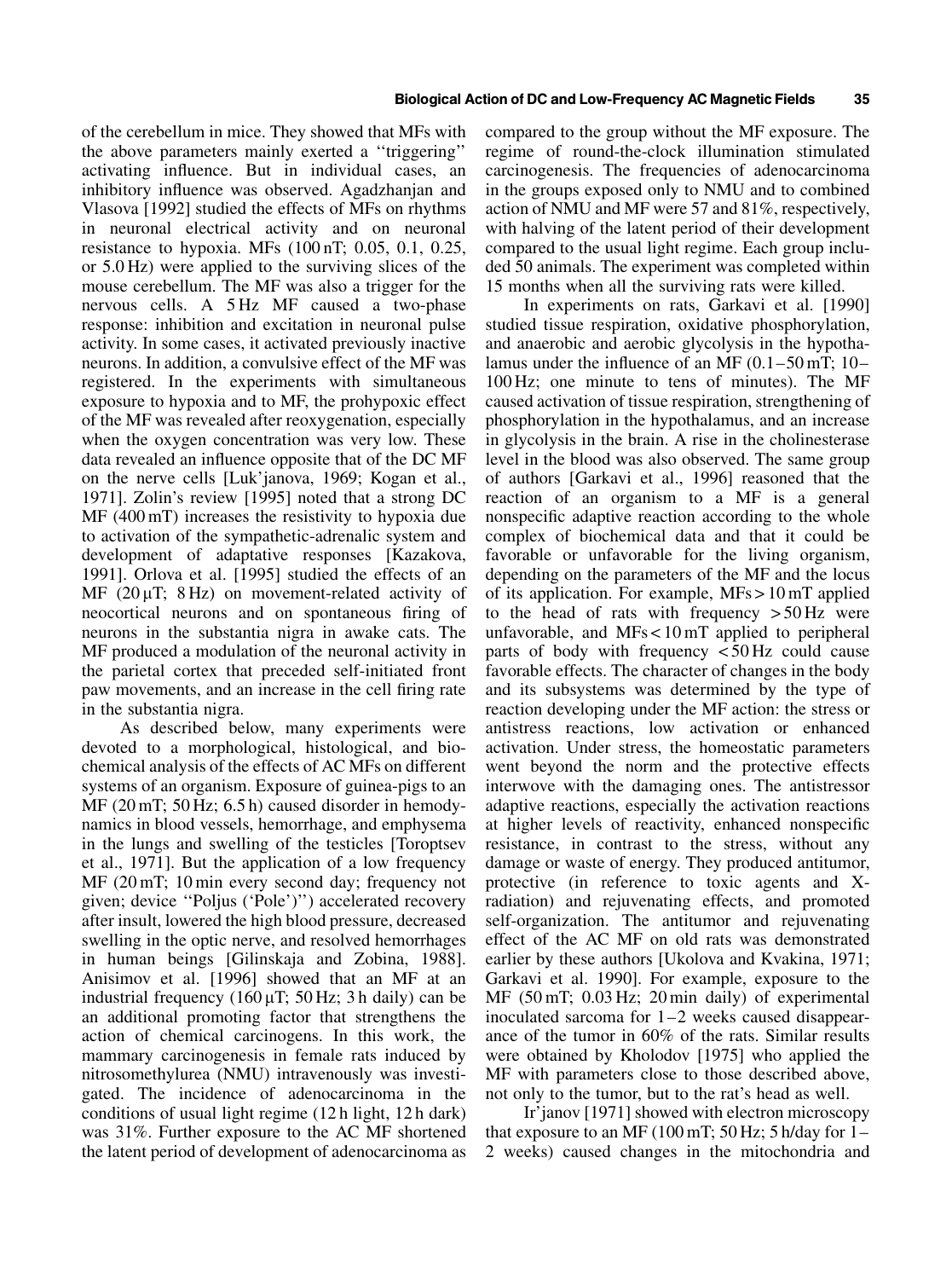endoplasmic reticulum of neurons in the mouse brain. Electron microscopic investigation [Akimova and Novikova, 1988] of the neocortex in rabbits and rats after exposure to a weak MF  $(500 \,\mu\text{T}; 3.12 \,\text{Hz})$ revealed ultrastructural changes, the degree of which in different nerve-tissue elements was dependent on the duration of exposure. A single exposure (4 h) only caused changes in glial elements, while multiple exposures (5 days, 4 h/day) caused changes both in glial cells and in neuronal bodies. Within three days after a single exposure to the MF and within 15 days after multiple exposure, complete repair of nervous tissue was observed: no destructive or pathological alterations were found that pointed to the functional character of the reactions induced. The neuromorphological alterations were of the same character, whether induced by the weak MF or by other biophysical factors, for example, a weak DC electric current. This finding (see [Garkavi et al., 1996]) was evidence also for the common mechanisms of the nonspecific adaptive reactions. The stress-factor (hypokinesia through a restraint) was able to modify the reaction of the adaptation to the MF  $(8 Hz; 5 \mu T)$  [Temur'jants et al., 1995]. This finding was corroborated by the depression of nonspecific resistance during the initial adaptation period, by the increase in excitability of the central nervous system, and by the absence of accumulation of catecholamines in the hypothalamus and in the adrenal glands.

In the work of Podkolzin and Donzov [1994], which was described in the previous section, the influence of MFs  $(20-100 \,\text{mT}; 10-50 \,\text{Hz}; 4 \,\text{min})$  on mice antibodies formed by the immune spleen cells after previous immunization with rat's erithrocytes was studied. The depression of antibody secretion by the MFs was frequency-dependent. A prominent narrow (0.1 Hz width) resonant peak at the MF frequency of 21.1 Hz was revealed. It is interesting that this frequency is close to one of Schumann resonances. An MF (20 mT; 50 Hz; 6 h) caused a fall in antibody formation in guinea-pigs [Vasil'jev et al., 1971].

In works by Temur'jants et al., an attempt was made to understand and to reproduce in the laboratory the effects observed under the influence of the MS. Here the frequency  $8$  Hz—typical of the MSs—was the focus of attention. The amplitude of the AC MF was made as small as possible, but of course it was still larger than that of the MSs. The MF  $(5 \mu T; 8 Hz; 3 h)$ daily for 9–45 days) caused changes in indices of lipid and cholesterin exchange in rats [Temur'jants et al., 1989]. Changes in hemocoagulation and in nonspecific resistance were also observed. The authors suggested that the applied MF promoted more effective adapta-

tion of animals to hypokinesia. In other experiments, the influence of an MF ( $5 \mu$ T;  $8$  Hz) on the functional state of blood neutrophils, on the sympathoadrenal system and on the brain integrative activity in rats was investigated [Temur'jants and Grabovskaja, 1992]. Animals with low, moderate, and high levels of mobility determined by an "open field" test were used. It was discovered that the MF provoked a stressreaction in rats with low mobile activity. The adaptation that developed in the rats with high and moderate mobile activity came  $5-7$  days later. Two subsequent experiments studied the influence of MFs on the superslow (many-day periods) or so-called "infradian rhythms". An MF  $(5 \mu T; 8 Hz; 3 h$  daily for 45 days) shifted the phases of the infradian rhythms in diuresis, as well as in excretion of epinephrine and norepinephrine by rats with a moderate level of mobile activity in the "open field" test [Temur'jants et al., 1992a]. The MFs restored the synchrony of processes studied in rats with desynchrosis provoked by hypokinesia. It was also demonstrated [Temur'jants et al., 1996] that an MF  $(5 \mu T; 8 Hz; 3 h$  daily for 40 days) changed the infradian rhythms of functional state parameters of lymphocytes (succinic- and glycerophosphate dehydrogenase activity) and neutrophils (peroxidase activity) in the blood of rats. These changes consisted in rearrangements of integral rhythms and their amplitudes and phase.

It is worth noting that AC MFs exerted effects on microorganisms and even on plants. Like the DC MFs, the AC MFs  $(20-30 \,\text{mT})$ ; frequency not given) depressed the vital functions (growth and reproduction, activity of some enzymatic systems, and so on) in different microorganisms, but in a lesser degree as compared to the DC MFs [Pavlovich, 1971]. MF treatment  $(30 \text{ mT}; 30-33 \text{ Hz}; 7-10 \text{ min})$  markedly increased the germinating power and accelerated the germination process in old wheat seeds [Aksjonov et al., 1996].

# BIOLOGICAL EFFECTS OF COMBINED ACTION OF DC AND AC MAGNETIC FIELDS

The pioneer works by Liboff [1985] and Blackman et al. [1985] devoted to analysis of mechanisms of action of combined DC and ELF MFs on biological objects opened a new page in bioelectromagnetics. These and later works [Thomas et al., 1986; Chiabrera and Bianco, 1987; Chiabrera et al., 1991; Blackman et al., 1989, 1994; Lovely et al., 1992; Jenrow et al., 1995] found their reflection and development in works of Russian scientists.

In the work of Shuvalova et al. [1991] the parallel DC (20.9  $\mu$ T) and AC (20.9  $\mu$ T; 8–20 Hz; 10 min) MFs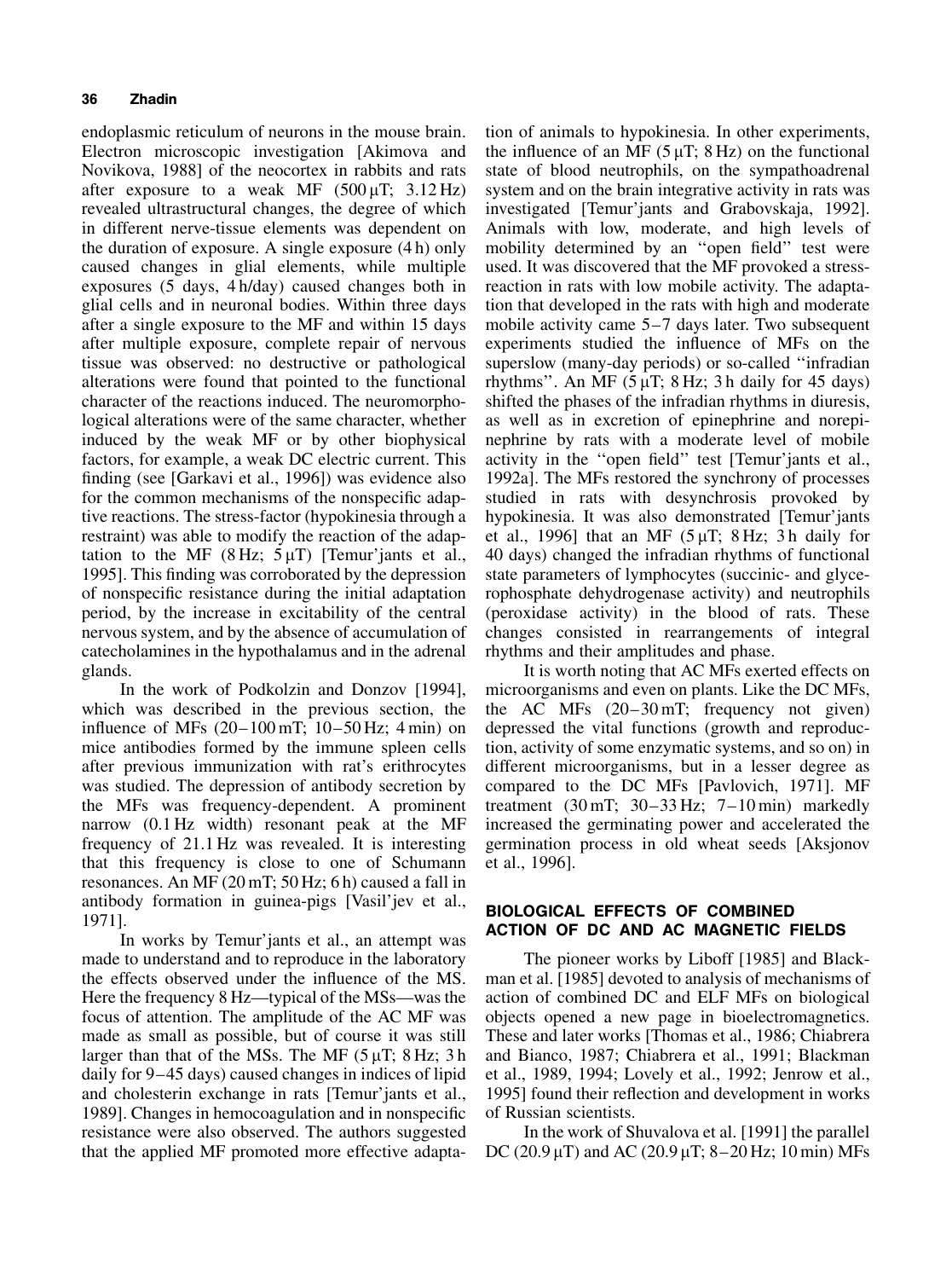acted on a solution of calmodulin, myosin, and kinase in light chains of myosin. The rate of calmodulindependent phosphorylation of myosin by kinase of light chains of myosin was studied. Three peaks of inhibitory influence of the MFs: 16.0, 14.0, and 13.0 Hz were revealed. The half-widths of these peaks were about 1 Hz. The frequency of 16.0 Hz was equal to the cyclotron frequency for calcium ions at the DC MF applied. Chemeris and Safronova [1993] studied the influence of the parallel DC  $(21 \mu T)$  and AC ( $140 \mu$ T;  $16 \text{ Hz}$ ;  $15-20 \text{ min}$ ) MFs on the period of Daphnia magna heartbeats. The fluctuations in the period of heartbeats were analyzed by using fast Fourier transforms. It was shown that the AC MF combined with DC MF caused maxima in the power spectra of the heartbeat fluctuations at the  $16 Hz$ frequency of the AC MF, which was the cyclotron frequency for calcium ions at the DC MF applied.

Lyskov et al. [1996] exposed (30 min) rats to parallel MFs in two combinations: Exposure I (AC:  $46 \mu$ T, 50 Hz; DC: 65  $\mu$ T) and Exposure II (AC:  $46 \mu$ T, 50 Hz; DC:  $14-17 \mu T$ ). Exposure I led to the increase in the number of errors in a Y-maze, to a shortening of the time of adaptation to a new unfamiliar situation, to a decrease of aggression and sociability levels, and to a rise in the level of defensive reactions. During Exposure II there was a fall in levels of aggressive and defensive reactions. The results obtained showed that the influence of the  $50$  Hz MF depended on the presence of the DC MF. The combined MFs with the frequency of the AC MF equal to the cyclotron frequency of calcium ions at the DC MF applied (Exposure I) were more effective. In the other work [Derjugina et al., 1996], the influence of the parallel DC (500 $\mu$ T) and AC (250 $\mu$ T; 20 min) MFs on rat behavior in the "open field" test was studied. The action of the cyclotron and Larmor frequencies for calcium, sodium, potassium, chlorine, magnesium, lithium, and zinc ions were investigated. A significant influence of cyclotron frequencies for calcium and magnesium ions at the DC MF applied was revealed. The calcium frequency (380 Hz) caused a depression in the exploratory activity of the animals, and the magnesium frequency (630 Hz) enhanced the moving and investigating activities. Exposure at other frequencies did not significantly affect the animal's behavior.

Tiras et al. [1996] investigated the influence of combined MFs on the rate of regeneration in the planarian, Dugesia tigrina. It is known that amputation of the head of a planarian is accompanied by the release of neurotransmitters from severed nervous fibers to the extracellular space located near the wound (postblastema), which induces the pool of undifferentiated cells (neoblasts) to divide. The activated

proliferation of the neoblasts, which may be quantitatively estimated by measurements of the mitotic index in the postblastema, provides cells for the regeneration of the blastema. After  $2-3$  days of regeneration, morphological parameters (length and area of the blastema and of the whole regenerant) were measured by using a computer image-analysis technique. The DC (20.9  $\mu$ T) and AC (38.6  $\mu$ T; 16 Hz; 4–240 h) MFs, tuned to the cyclotron frequency for calcium ions at the applied DC MF, substantially changed the rate of regeneration in the planarians, which manifested itself as an increase in the rate of mitosis in the postblastema and as an acceleration of the rate of blastema growth. Given the above methods, and varying the amplitude of the AC MF  $(5-200 \,\mu\text{T})$  at the constant DC MF  $(20.9 \,\mu\text{T})$ , the existence of amplitude windows (that is, alternate strengthening and weakening of the effect as the amplitude of the AC MF increased) [Blackman et al. 1994; Lednev 1996] were confirmed.

To conclude the above sections, it is clear that the whole complex of the works listed in them provided a great diversity of data on the effects of DC and AC MFs—even very weak ones—on living organisms, and reliably supported the views of Bawin and Adey [1976], Liboff [Liboff, 1985; Liboff et al., 1987], and Blackman et al., [1985] about important role of free calcium ions in biological action of an ELF EMF.

# MECHANISMS OF BIOLOGICAL EFFECTS OF MAGNETIC FIELDS

In Russian biophysics much attention has been given, not only to experimental works, but also to the theoretical analysis of mechanisms of the biological effects of MFs.

An important step forward was the work of Dorfman [1971]. He considered the mechanism of a rise of a ponderomotive force in the living tissue from the nonuniform DC MF interacting with the magnetic susceptibility of the tissue. The paramagnetic tissue was described as being forced towards the point of maximum field, and the diamagnetic tissue, which would be the majority of biological tissues, in the opposite direction. This force each point depends on the value and sign of the MF gradient. These forces tend to turn all the diamagnetic cells in the same direction in the DC MF and could be the reason for the magnetotropism of plants, when all the parts of the plant change the direction of their growth in the nonuniform DC MF. The author also considered a rise of a pulsing force acting across the myelinated nerve in the saltatory propagation of an action potential and in the braking action of the DC MF on the blood's motion along a vessel due to the magnetohydrodynamic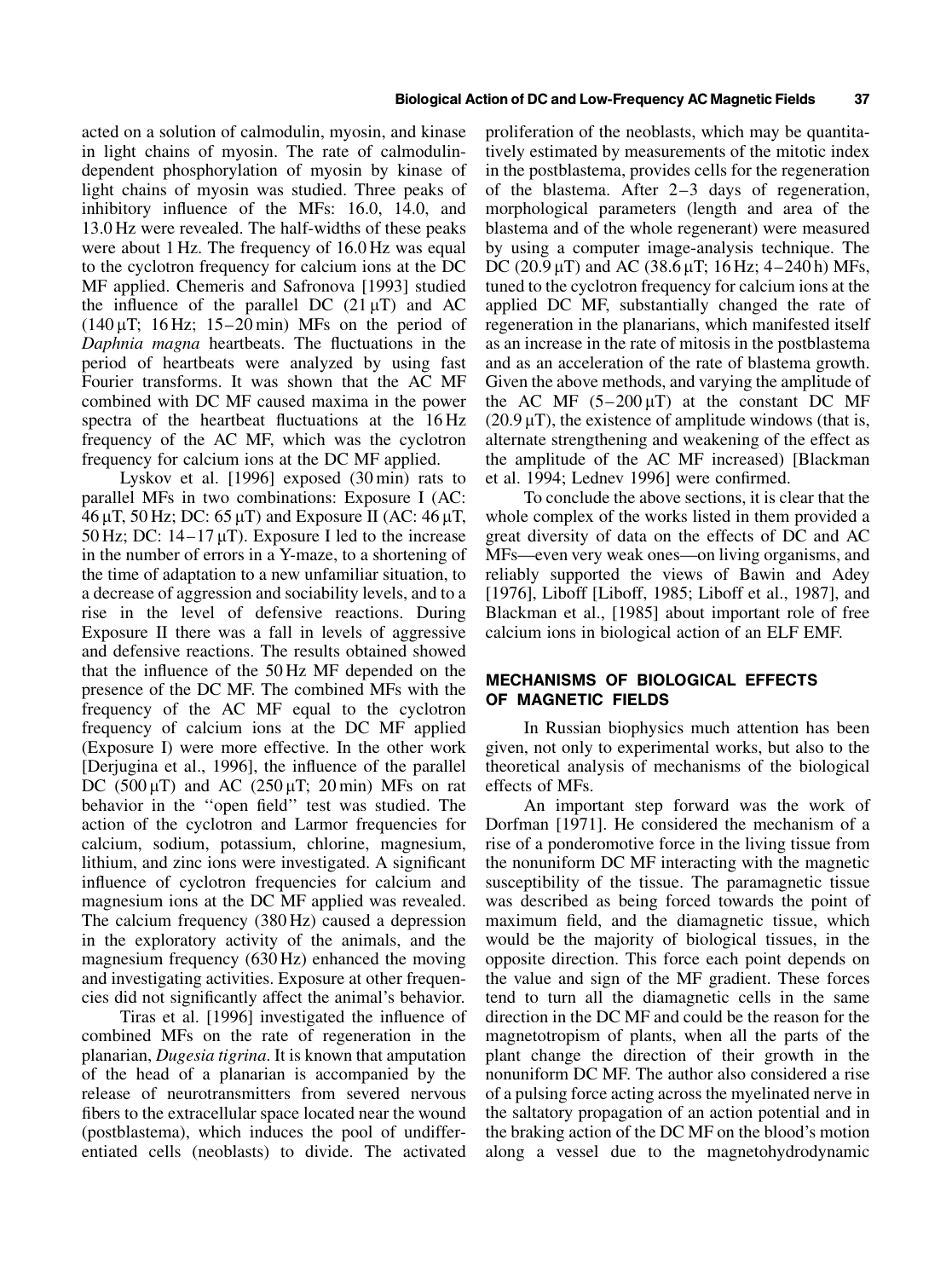forces. According to Dorfman's estimates, all the above effects could be noticeable at DC MFs in the order of  $100-1000$  mT.

The problem of interaction of ionic channels in the neuromembrane with a spreading action potential was investigated by Volobuev et al. [1991, 1993]. A possible role of inductance of the membrane of a nerve fiber in the propagating action potential was considered. The nonlinear differential equation for the action potentials which has soliton solutions, was derived. An attempt to explain the effects of DC MFs and laser irradiation on an organism was made on the basis of a mathematical electrodynamic model of the neurofiber membrane. The authors proposed that the external MF interacts with the hypothetical internal MFs created by the ionic channels and nodes of Ranvier. The proposed mechanism could explain the effect of the decrease in propagation velocity of the action potentials in the DC MF observed by these authors [Volobuev et al., 1985]. This model was criticized by Binhi [1995a] who considered it as not sufficiently physically sound.

A different set of models and conceptual considerations has been directed toward an understanding of the nature of influence of the GMF disturbances on biosystems: Agulova and coworkers [Opalinskaja and Agulova, 1984; Agulova et al., 1989] considered the behavior of complicated nonequilibrium systems, especially unsteady states, in weak AC MFs. Two modes of MF influence on the state of the body were considered: 1) the direct perception of the MF by biomolecular structures and 2) the signal role of the MF through the central nervous system. The authors considered which of these two modes best characterizes the interaction between the environment and the organism. The authors pointed to the possible influence of GMF pulsation on hypertensive individuals and to the effects of general magnetic disturbances on healthy and sick human beings. The authors noted the influence of the GMF disturbances on comparatively simpler systems, such as the Piccardi test (a standard chemical reaction, the test is a rather complicated multiple-stage process including hydrolysis of bismuth chloride and production of bismuth oxychloride [Piccardi, 1962]) and precipitation and agglutination reactions in aqueous solutions.

Kislovsky [1982] considered the biosphere as a complicated, hierarchically organized system working in auto-oscillation mode. He believed that the flexible feedbacks uninterruptedly optimize the mode of their functioning on all levels for preserving the whole system. The sharpening of sensitivity to signals that is significant for the intact system and the depression of sensitivity to not-so-important stimuli are the features typical of such a super-complicated system. In his

other work, Kislovsky [1989] showed the possibility of dissipative clathrate structure formation in the aqueous medium and on its borders in nonequilibrium conditions. The duration of conservation of such structures was considered as an example of near-critical phenomena that are close to the temperature of phase transitions of the second kind: liquid–liquid. In this case the phase transitions would be at the lower critical temperatures of stratification of the aqueous solutions, at which the elements of short-range order inherent in clathrate structures were abolished. The suggestions were demonstrated by the attempted explanation of mechanisms of fluctuation phenomena connected with the GMF disturbances. Zhvirblis [1989] was interested in the problem of reproducibility of heliobiological experiments. The results of the experiments, the purpose of which was to reveal fluctuations in the state of the human autonomic nervous system, were presented as a phase histogram. The coordinates included results of some medico-biological tests and the index of GMF disturbance, where sector boundaries of the interplanetary magnetic field associated with the solar wind (Vladimirsky, 1980), were taken as day zero. The following specific regularity was revealed: The direction of moving along the phase trajectory contour changed at the moment the Earth crossed the sector boundary. A general consideration of the nature of the influence of solar activity on the biosphere was undertaken.

Vladimirsky [1989] found that Piccardi test was sensitive to the polarity of a radial component of the interplanetary MF. The rate of the test reaction was regularly lowered in the sectors of negative polarity. The effect was small ( $\approx 1.5\%$ ), but was statistically highly significant. It depended on the time of day and on the border type, but did not reveal any association with a season or with a phase of the solar activity cycle. The author supposed that the effect was caused by amplitude and spectral variations of the natural GMF within the range of geomagnetic micropulsations  $(0.007-0.1 \text{ Hz})$ . Vladimirsky and Temur'jants [1996] presented a list of the most important general regularities in the action of weak ("non-thermal") and ultraweak ("natural") AC MFs on biosystems and inorganic matter. The basic sources of empirical information were considered: the laboratory research on effects of the AC MFs within prescribed parameters, the influence of natural GMF disturbances, the experiments with shielding of the external GMF, and the influence of technogenic EMFs. The results of several independent research programs were taken into account. The empirical regularities formulated by the authors pointed to a possible role of nuclear magnetic resonance in the GMF variations. It should be noted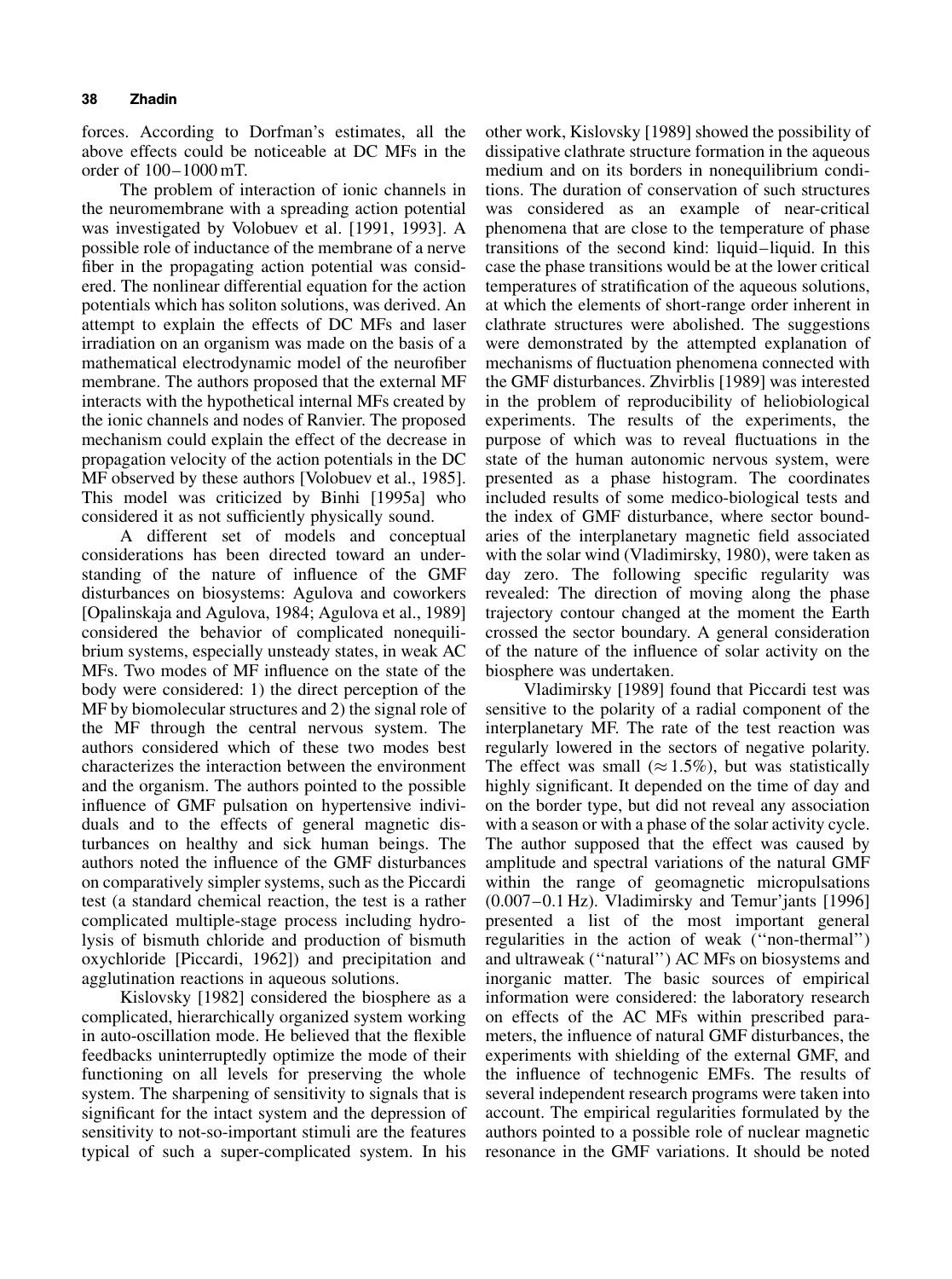that Binhi [1995b] considered the nuclear magnetic resonance as impossible in biological magnetoreception.

The attention of Russian biophysicists has been attracted to phenomena of resonance at the cyclotron frequency under the combined influence of DC and AC MFs. Remarkable works by Liboff [1985], Arber [1985], McLeod and Liboff [1987], Chiabrera and Bianco [1987], Chiabrera et al. [1991], and Edmonds [1993] initiated these investigations.

Lednev [1989] has advanced a physical approach for the resonance. The molecules of calcium-binding protein were suggested as a place of primary action of combined MFs. The combined MFs cause the splitting of energetic levels of calcium-ion oscillation in the molecule (the Zeeman effect). The width of this splitting is equivalent to the cyclotron frequency of this ion and the applied DC MF. Parametric resonance was proposed by Lednev as a mechanism for increasing ionic energy. The maximal effect was expected for the AC MF at the cyclotron frequency or its harmonics in this case. The effects of different harmonics and subharmonics of the cyclotron frequency were discussed. The phenomenon of so-called "amplitude windows,'' that is, the alternate strengthening and weakening of the effect as the amplitude of the AC MF increased, was already known from experimental practice and was explained on this basis. This theory was later developed by Blanchard and Blackman [1994] in what they called it an ion parametric resonance model.

Lednev [1996] further studied the oscillation of the calcium ion in the molecule of calcium-binding protein. As in his previous work, he took the damping coefficient to be equal to zero for the above oscillation, that is, he considered the phenomenon to take place in the absolute vacuum. The expression for the degree of polarization of these oscillations of the calcium ion under the influence of the MFs was derived. It was shown that the DC, AC, and combined  $DC+AC$  MFs can change the polarization degree. This expression showed amplitude and frequency windows as applied to the polarization effect. The most prominent change occurred for the combined parallel  $DC+AC$  MFs with the frequency of the AC MF equal to the cyclotron frequency for the calcium ion. The author supposed (unfortunately, without sufficient evidence) that the biological effects of the MFs are determined by the polarization degree of the calcium-ion oscillation.

The mechanism of magnetosensitive ion binding by some proteins, including the calcium-binding protein, was considered by Binhi [1997]. The probability density of the wave function of an ion in a protein molecule was approximately considered. The changes in this probability density under the influence of external AC MFs were studied in the framework of an idealized quantum model. The dissociation probability of an ion-protein complex was shown to depend to some extent on the magnetic field parameters (frequency and amplitude). This is a consequence of the interference of angular modes of the ion wave function. The attempt was made to explain effects of MFs with different parameters (DC MFs, parallel and inclined  $DC+AC$  MFs, magnetic vacuum, pulsed MFs).

In the work of Zhadin and Fesenko [1990], the thermal oscillations of the calcium ion in a molecule of calcium-binding protein under the influence of the combined  $DC+AC$  MFs were considered. The DC MF causes the Larmor precession of ion oscillation. Since the cyclotron frequency is twice as large as the Larmor frequency, the authors suggested that this process could serve as the basis for increasing the ion kinetic energy due to parametric resonance. In the framework of this suggestion, the AC electric field perpendicular to the DC MF (or the AC MF parallel to the DC MF) is expected to increase the ionic energy. The maximal effect was expected at the cyclotron frequency of the AC MF.

Later, Zhadin [1996] carried out a general analysis of the physical foundations for the effects of the DC MFs as well as of the combined parallel DC and AC MFs or the ELF modulated high frequency EMF on biosystems. The main goal was solving the energetic problem of primary detection of the MFs. The equations of motion of the ion in a macromolecule under the influence of the MFs were derived and approximately solved, taking into account the damping effects and the influence of particles surrounding the ion. The regularities of the MF influence on thermal motion of the ion in a macromolecule were investigated. The conditions for the rise of parametric resonance were analyzed. Some features of magnetic fields' actions favorable for parametric resonance development were revealed. However, contrary to Lednev [Lednev, 1989; Lednev et al., 1996] and to Blanchard and Blackman [1994], it was shown that the possibility of the parametric resonance is quite incredible for the AC MF frequencies many orders of magnitude less than the natural frequency of the ion in the macromolecule. The pronounced, resonance-like phenomena were revealed to be caused by the action of the DC field alone and by the combined DC and AC (ELF or modulated high frequency) MFs without any parametric resonance. It was estimated [Zhadin, 1998] that under certain conditions the MFs may cause changes in energy of the ionic thermal motion, which can be several percent or even 10% of initial thermal energy of the ion, equivalent to temperature shifts by as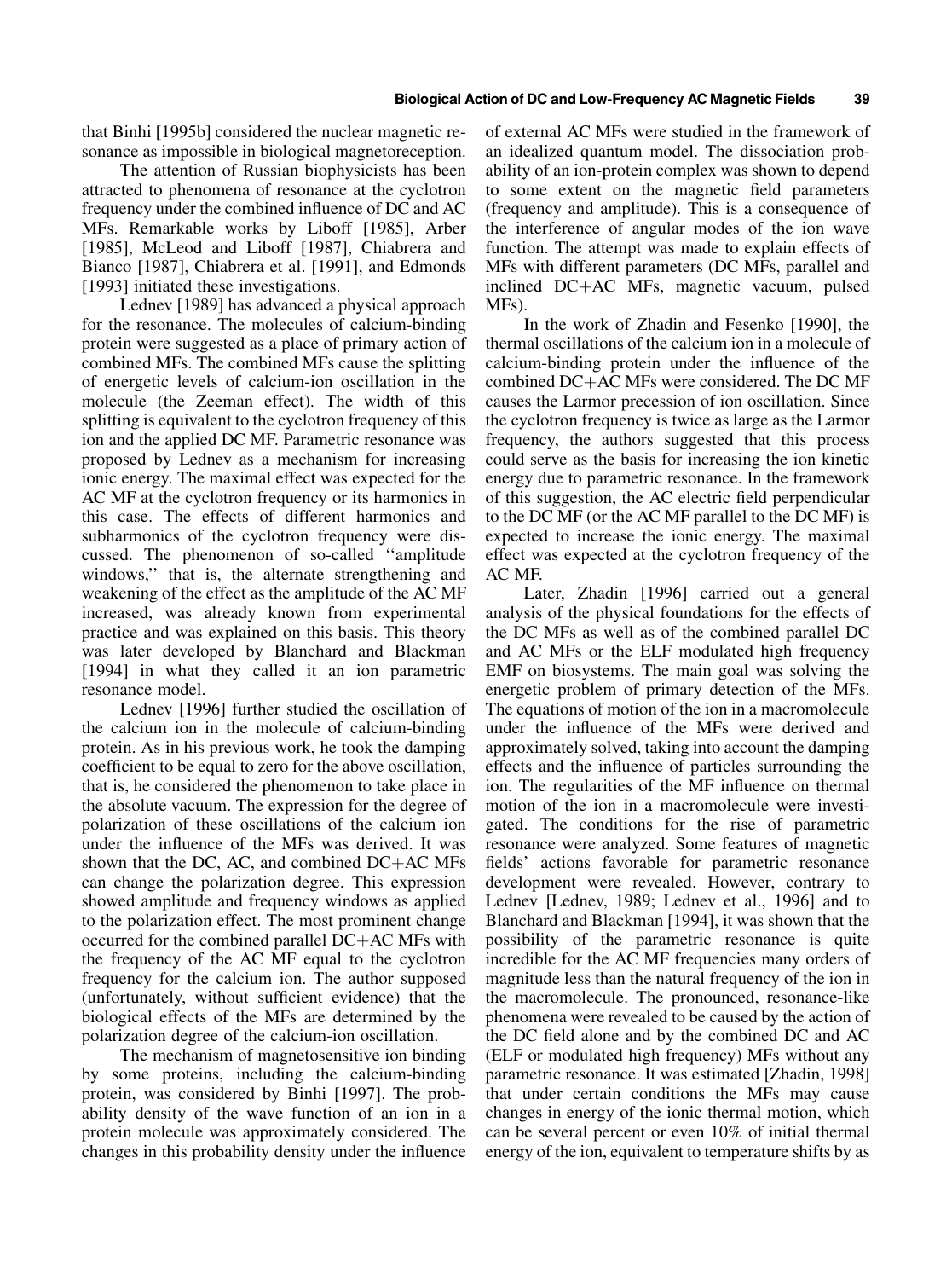### 40 Zhadin

much as tens of degrees Celcius. This would be quite sufficient to trigger changes in the conformational state of the macromolecule. The numerical solution of the above equations of ionic motion in the macromolecule under the influence of the MFs [Zhadin et al., 1998] in general terms supported the results of the analytical solution [Zhadin, 1996] of these equations.

Of course, the overall situation in magnetobiology, just as in the development of the general theory of the biological effects of MFs, is still far from complete. However, the theoretical advances described in this section have revealed the nature of different biomagnetic phenomena and could serve as important structural material in developing a comprehensive general theory of MF influences on biological systems.

# **CONCLUSION**

As we noted in the Introduction, the Russian literature on the biological effects of the MFs is both abundant and diverse. Of course, it was impossible to cover all of it in our review. We were able only to survey the basic lines of the investigations and to familiarize the reader with the most interesting works. In this review, we tried to show the main avenues in the development of Russian research in the magnetobiology of DC and ELF MFs, as described below:

- 1. The historical roots of increased interest in Russian biology in the DC and ELF MFs arising from the ideas of V. Vernadsky and A. Chizhevsky, based on an intimate connection between solar activity and life on the Earth.
- 2. A variety of studies on the effects of magnetic storms and ELF periodic variations of the GMF on human beings and lesser animals, as well as on social phenomena.
- 3. Attempts to reveal a correlation between the artificial weakening of the GMF itself and the living activity of organisms.
- 4. The variety of experiments involving artificial laboratory DC and AC MFs acting on different biological objects under diverse conditions.
- 5. Revealing the predominantly unfavorable influence of MFs on living beings; of still greater importance, however, is the demonstration of the cases of favorable influence of the MFs on human beings and animals, opening the prospects for their wide use in future medical applications.
- 6. Attempts at revealing which MF parameters may be favorable; but unfortunately, such cases are still so few in number and so little explored that they do not provide reason enough to say definitely what these parameters are. However, these cases give some

hope that the MFs could be used in future medical applications.

- 7. Investigations of the combined action of DC and AC MFs that provides possibilities of specifically directed action on the biologically active ions in an organism.
- 8. Diverse theoretical advances opening up the way for a step-by-step understanding of the mechanisms of MF effects on biosystems. Only a deep insight into these mechanisms can prevent the harmful influences of the MF action and can enable MFs to serve as a medical tool in the struggle for human health and for the health of the environment.

During the time that these Russian researches on the biological effects of MFs were being carried out, they were practically unknown among the non-Russian speaking audience. This hiatus was mainly due to the language barrier, as well as some other reasons. Subsequently, by writing this review, we are attempting to apprise the international community of the diversity of results of the many Russian studies on the effects of MF actions and to show the historical logic of the investigations. If we have accomplished this, even in part, then we can consider that our objectives have been achieved and rest assured that our work is of value.

## ACKNOWLEDGMENTS

The author is sincerely grateful to the U.S. Department of Energy, as well as to Prof. F. Barnes (University of Colorado in Boulder) and Prof. P. Gailey (Ohio University) for the support and continuous attention to the work on this review. Prof. Barnes was an initiator of creating this review and gave much advice of great value. The author is very grateful to Dr. A. Sadoff (University of Colorado in Boulder) who read the review text and made stylistic corrections.

# **REFERENCES**

- Achkasova YuN. 1973. Metabolism and rate of reproduction of microorganisms developing at shielding electric and magnetic fields. In: Effects of weak electromagnetic fields on biological objects. Kharkov: Kharkov Medical Institute. p  $51 - 52.$
- Agadzhanjan NA, Vlasova IG. 1992. Effect of an ELF magnetic field on nerve cell rhythms and their resistance to hypoxia. Biofizika (Biophysics) 37:681-689.
- Agulova LP, Opalinskaja AM, Kir'janov VC. 1989. Specific features of reactions of different objects sensitive to change in cosmophysical factors and action of weak electromagnetic fields. In: Gnevyshev MN, Ol' AI, editors. Problems of cosmic biology, Vol 65, Biophysical and clinical aspects of heliobiology. Leningrad: Nauka (Science). p 160-181.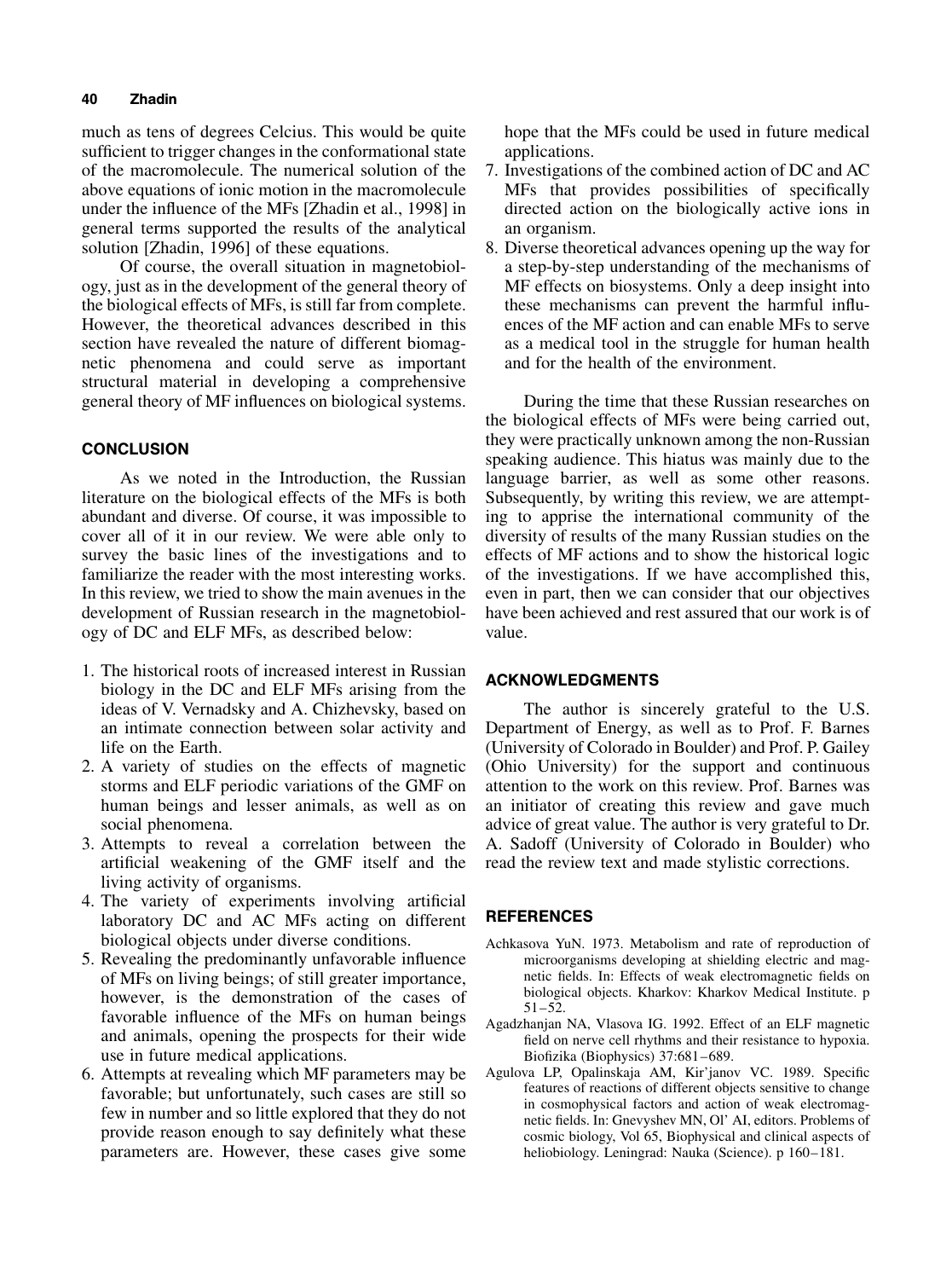- Akimova IM, Novikova TA. 1988. Subcellular mechanisms of the effect of weak ELF electromagnetic fields on the cerebral cortex. Bjulleten' Experimental'noj Biologii i Meditsiny (Bulletin of experimental biology and medicine) 105: 738±741.
- Aksjonov SL, Bulychjov AA, Grunina TYu, Turovetsky VB. 1996. On mechanisms of low-frequency magnetic field action on the initial stages of germination of wheat seeds. Biofizika (Biophysics) 41:919-925.
- Aleksandrovskaja MM, Kholodov YuA. 1966. Possible role of neuroglia in arising bioelectrical reaction in the brain to static magnetic field. Doklady Akademii Nauk SSSR (Reports of the Academy of Science of the USSR) 170(3): 482±484.
- Alfjorov OA, Kuznetsova TV. 1981. Influence of weakened geomagnetic field on the stability of Escherichia coli to ultraviolet rays. Kosmicheskaja Biologija i Aviakosmicheskaja Meditsina (Cosmic biology and aviation and cosmic medicine) 4:57-58.
- Alipov ED, Fjodorova DL, Ushakov VL, Sidorenko SV. 1998. Change in the rate of proliferation of procaryotic cells under the action of weak structurized magnetic fields. In: Nauchnaja Sessija MIFI-1998 (Scientific session of the Moscow institute of engineering and physics—1998). p  $67-68.$
- Aminev GA. 1966. Influence of static magnetic field on some inhibitory processes. Author's abstract of candidate dissertation. Perm'.
- Andrianova LA, Smirnova NP. 1977. Moving activity of mice in a magnetic field of different intensity. Kosmicheskaja Biologija i Aviakosmicheskaja Meditsina (Cosmic biology and aviation and cosmic medicine)  $1:54-58$ .
- Anisimov VN, Zhukova OV, Beniashvili DSh, Bilanishvili VG, Menabde MZ, Gupta D. 1996. Effect of light/dark regimen and electromagnetic fields on mammary carcinogenesis in female rats. Biofizika (Biophysics) 41:807-814.
- Anuchin VI. 1908. The social law. Tomsk.
- Arber SL. 1985. A model of cell electromagnetic susceptibility can be associated with the membrane electric field. In: 7th Annual Meeting of the BEMS. San Francisco. p 16-20.
- Artjukhina NI. 1988. Reactions of structural elements of the rat's brain to the action of magnetic fields. In: Kholodov YuA, Lebedeva NN, editors. Problems of electromagnetic neurobiology. Moscow: Nauka (Science). p 48-64.
- Ashikaliev YaF, Drob'jev VI, Somsikov VM, Turkeeva VA, Yakovets TK. 1995. The influence of heliogeophysical parameters on ecology. Biofizika (Biophysics) 40: 1031±1037.
- Ataev MM. 1972. On the influence of changes in intensity of external electromagnetic field on "intensity" of nervous excitation in the central nervous system. Izvestija Akademii Nauk SSSR, Serija Biologicheskaja (Proceedings of the Academy of Science of the USSR, Section of Biology) 1:119±131.
- Barnes FS. 1996. Interaction of DC and ELF electric fields with biological materials and systems. In: Polk C, Postow E, editors. The CRC handbook on biological effects of electromagnetic fields. Boca Raton, Florida: CRC Press. p  $103 - 147$ .
- Bawin SM, Kaczmarek LK, Adey WR. 1975. Effects of modulated VHF fields on the central nervous system. Ann NY Acad Sci USA 247:74-81.
- Bawin SM, Adey WR. 1976. Sensitivity of calcium binding in cerebral tissue to weak environmental electric fields

oscillating with low frequency. Proc Nat Acad Sci USA 73:1999±2003.

- Belisheva NK, Popov AN. 1995. Morphological and functional dynamics of states of cell culture at variations of the highlatitude geomagnetic field. Biofizika (Biophysics) 40:755 -764.
- Belisheva NK, Popov AN, Petukhova NV, Pavlova LP, Osipov KS, Tkachenko SE, Baranova TI. 1995. Qualitative and quantitative estimation of influence of geomagnetic field variations on functional state of the human brain. Biofizika (Biophysics) 40:1005-1012.
- Beljavskaja NA, Fomichjova VN, Govorun RD, Danilov VI. 1992. Structural and functional organization of meristem cells of pea, flax and lentil roots under conditions of the geomagnetic field shielding. Biofizika (Biophysics) 37:745-749.
- Berzhanskaja LYu, Berzhansky VN, Beloplotova OYu, Pil'nikova TG, Metljaev TN. 1995. Bioluminescent activity of bacteria as an indicator of geomagnetic disturbances. Biofizika (Biophysics) 40:778-781.
- Binhi VN. 1995a. On the model: ion channel-electrical solenoid. Biofizika (Biophysics) 40:549-550.
- Binhi VN. 1995b. Nuclear spins in primary mechanisms of biomagnetic effects. Biofizika (Biophysics) 40:671-685.
- Binhi VN. 1997. Mechanism of magnetosensitive ion binding by some proteins. Biofizika (Biophysics) 42:338-342.
- Blackman CF, Benane SG, House DE, Joines WT. 1985. Effects of ELF  $(1-120$  Hz) and modulated  $(50$  Hz) RF fields on the efflux of calcium ions from brain tissue in vitro. Bioelectromagnetics  $6:1-11$ .
- Blackman CF, Kinney LS, House DE, Joines WT. 1989. Multiple power-density windows and their possible origin. Bioelectromagnetics  $10:115-128$ .
- Blackman CF, Blanchard JP, Benane SG, House DE. 1994. Empirical test of an ion parametric resonance model for magnetic field interactions with PC-12 cells. Bioelectromagnetics 15:239-260.
- Blanchard JP, Blackman CF. 1994. Clarification and application of an ion parametric resonance model for magnetic field interactions with biological systems. Bioelectromagnetics 15:217±238.
- Bogatina NI, Litvin VM, Travkin MP. 1986. Wheat roots orientation under the effect of geomagnetic field. Biofizika (Biophysics) 31:886-890.
- BogolepovMM.1912.Oscillationinclimateandhistoriclife.Moscow.
- Bravarenko NI, Balaban PM, Kuznetsov AN, Mats VN. 1988. Mediating role of glia cells in reaction of identified neurons of edible snail to static magnetic field. In: Kholodov YuA, Lebedeva NN, editors. Problems of electromagnetic neurobiology. Moscow: Nauka (Science). p 64-74.
- Bresler SE, Bresler VM, Vasil'jeva NN, Kazbekov EN. 1978. Effect of strong magnetic fields on active transport in the choroid plexus. Doklady Akademii Nauk SSSR (Reports of the Academy of Science of the USSR)  $242(2):465-468$ .
- Broun GR, Il'jinsky OB, Muravejko VM. 1977. Perception of magnetic field by receptors of Lorenzini ampullas in Black Sea skates. Fiziologicheskij Zhurnal SSSR (Physiological Journal of the USSR)  $63:232-238$ .
- Bukharin EA, Vladimirov BN, Tyvin LI, Davydova OK. 1988. Histological investigation of tissues of the brain and medulla. In: Kholodov YuA, Lebedeva NN, editors. Problems of electromagnetic neurobiology. Moscow: Nauka (Science).  $p$  42 $-48$ .
- Chemeris NK, Safronova VG. 1993. Weak low-frequency magnetic field initiates frequency-dependent fluctuations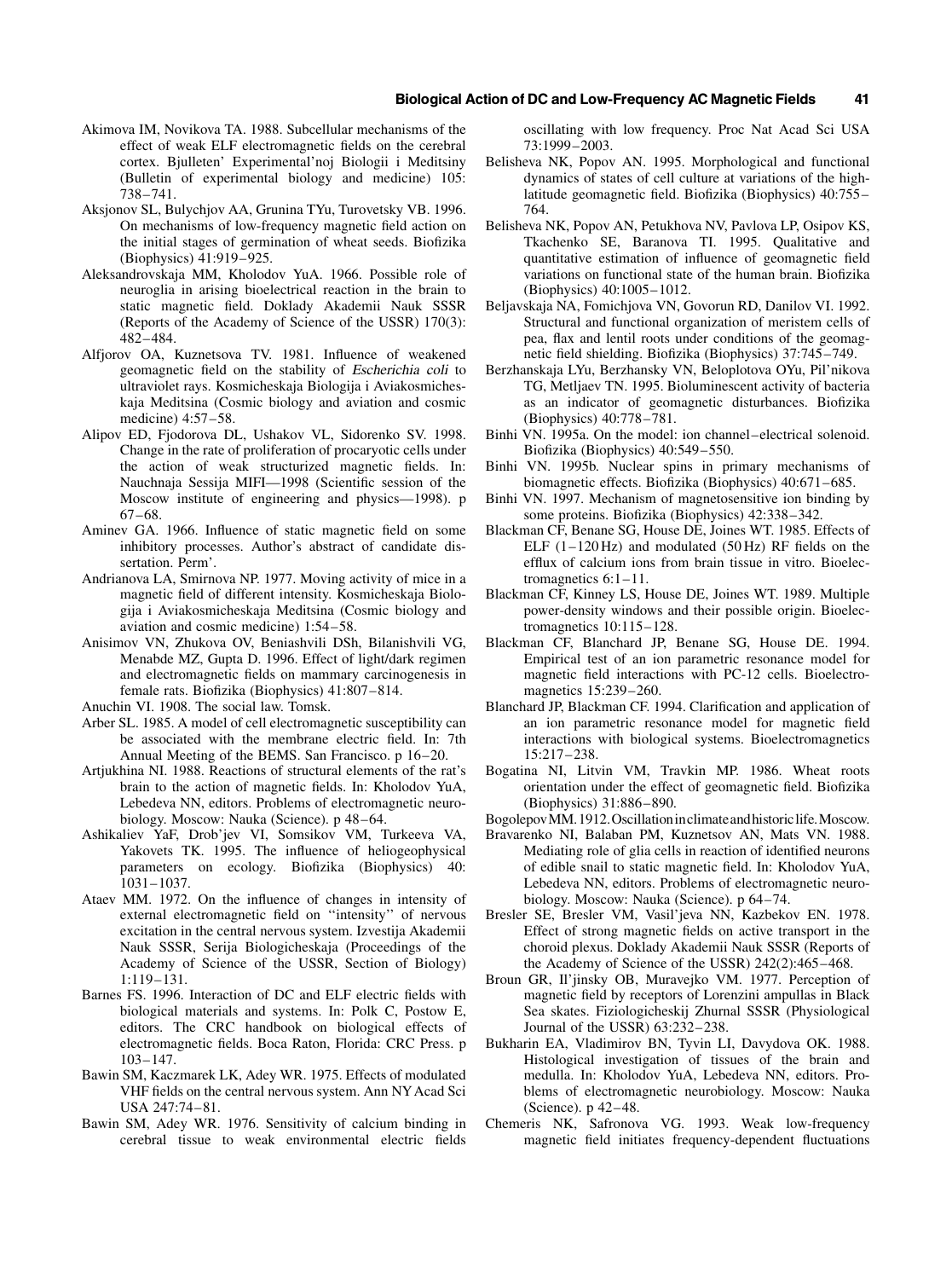#### 42 Zhadin

of period of Daphnia magna's heart beatings. Biofizika (Biophysics) 38:511-519.

- Chiabrera A, Bianco B. 1987. The role of the magnetic field in the EM interaction with ligand binding. In: Blank M, Findl E, editors. Mechanistic approaches to interaction of electric and electromagnetic fields with living systems. New York: Plenum Press. p 79-95.
- Chiabrera A, Bianco B, Kaufman JJ, Pilla AA. 1991. Quantum dynamics of ions in molecular crevices under electromagnetic exposure. In: Brighton CT, Pollak SR, editors. Electromagnetics in biology and medicine. San Francisco: San Francisco Press. p  $21-26$ .
- Chibisov SM, Breus TK, Levitin AE, Drogova GM. 1995. Biological effects of the strong planetary geomagnetic storm. Biofizika (Biophysics) 40:959-968.
- Chibrikin VM, Samovichev EG, Kashinskaja IV, Udal'tsova NY. 1995a. Dynamics of social processes and geomagnetic activity. 1. Periodic components in variations of the number of crimes registered in Moscow. Biofizika (Biophysics) 40:1050±1053.
- Chibrikin VM, Kashinskaja IV, Udal'tsova NY. 1995b. Dynamics of social processes and geomagnetic activity. 2. Geomagnetic response in money issue. Biofizika (Biophysics) 40:1054±1059.
- Chizhevsky AL. 1928. The factor facilitating occurrence and spreading psychosis. Russko-Nemetskij Zhurnal (Russian-German Journal) 9:479-518.
- Chizhevsky AL. 1931. Epidemic catastrophes and periodic solar activity. Moscow.
- Chizhevsky AL. 1973. The earthy echo of solar storms. Moscow: Mysl' (Thought).
- Danilevsky VYa. 1900–1901. Research in physiological action of electricity over a distance. Vol  $1-2$ . Kharkov.
- Derjapa NR, Kopanev CI, Usenko GA. 1986. Effects of factors of solar flares and geomagnetic disturbance on the functional and physiological possibilities of a pilot. Bjulleten' SO AMN SSSR (Bulletin of the Siberian Department of the Academy of Science of the USSR) 5:83-88.
- Derjugina ON, Pisachenko TM, Zhadin MN. 1996. Combined action of alternating and static magnetic fields on behavior of rats in the "Open field" test. Biofizika (Biophysics) 41:762±764.
- Dorfman YaG. 1971. Physical phenomena going on in living objects under the influence of static magnetic fields. In: Kholodov YuA, editor. Influence of magnetic fields on biological objects. Moscow: Nauka (Science). p 15-23.
- Edmonds DT. 1993. Larmor precession as a mechanism for the detection of static and alternating magnetic fields. Bioelectrochem and Bioenerg  $30:3-12$ .
- Fomichjova VM, Govorun RD, Danilov VI. 1992a. Proliferation activity and cell reproduction in meristems of root seedlings of pea, flax and lentil under conditions of shielding the geomagnetic field. Biofizika (Biophysics) 37:745-749.
- Fomichjova VM, Zaslavsky VA, Govorun RD, Danilov VI. 1992b. Dynamics of RNA and protein synthesis in cells of root meristem of pea, flax and lentil under conditions of shielding the geomagnetic field. Biofizika (Biophysics) 37:750±758.
- Frolov VA, Pukhljanko VP. 1986. Effect of magnetic storms on the state of mitochondria in the myocardium and their role in energetic supply of contraction function of the heart. Bjulleten' Experimental'noj Biologii i Meditsiny (Bulletin of experimental biology and medicine) 101: 547±548.
- Garkavi LKh, Kvakina EB, Ukolova MA. 1990. Adaptive reactions and resistance of an organism. Rostov-on-Don: Rostov University Press.
- Garkavi LKh, Kvakina EB, Shikhljarova AI, Kuzmenko TS, Barsukova LP, Mar'janovskaja GYa, Shejko EA, Evstratova OF, Zhukova GV. 1996. Magnetic fields, adaptive reactions and self-organization in living systems. Biofizika (Biophysics) 41:898-905.
- Gilinskaja NYu, Zobina LV. 1988. Using magnetic fields upon vascular diseases of the brain and eyes. In: Kholodov YuA, editor. Influence of magnetic fields on biological objects. Moscow: Nauka (Science). p 94-98.
- Gnevyshev MN, Novikova KF, Ol' AI, Tokareva NV. 1982. Instantaneous death at cardiovascular disease and solar activity. In: Problems of solar-biospheric connections. Novosibirsk. p 179-187.
- Golubchak BA, Vasilik-Parkula LV. 1973. Investigation of ESR in tuberculosis patients in the space partially shielded from the geomagnetic field. In: Influence of natural and weak artificial magnetic fields on biological systems. Proceedings of the 3-d All-Union Symp. Belgorod. p 71-75.
- Govorun RD, Danilov VI, Fomichjova VM, Beljavskaja NA, Zinchenko SYu. 1992. Influence of geomagnetic field fluctuations and its shielding on early periods of higher plant germination. Biofizika (Biophysics) 37:738-744.
- Grigor'jev NI. 1881. Metalloscopy and metallotherapy. St. Petersburg.
- Grigor'jev YuG. 1995. Reaction of organism to weakened geomagnetic field (effect of magnetic deprivation). Radiatsionnaja Biologija. Radioekologija (Radiation biology. Radioecology)  $35:3-18$ .
- Grigor'jev YuG. 1997. Human being in electromagnetic field (Present situation, expecting bioeffects and evaluation of danger). Radiatsionnaja Biologija. Radioekologija (Radiation biology. Radioecology) 37:690-702.
- Gurfinkel' Yu, Ljubimov V, Oraevsky V, Parfjonova L, Yur'jev A. 1995. Influence of geomagnetic disturbances on capillary flow in patients with ischemic heart diseases. Biofizika (Biophysics) 40:793-799.
- Ir'janov YuM. 1971. Influence of magnetic fields on the nervous tissue. Author's abstract of the Candidate Dissertation. Perm'.
- Jenrow KA, Smith CH, Liboff AR. 1995. Weak extremely-lowfrequency magnetic fields and regeneration in the planarian Dugesia tigrina. Bioelectromagnetics 16:106-112.
- Kachevanskaja IV. 1989. Effect of geomagnetic activity on development of glaucoma. In: Gnevyshev MN, Ol' AI, editors. Problems of cosmic biology, Vol 65, Biophysical and clinical aspects of heliobiology. Leningrad: Nauka (Science). p 36-42.
- Kazakova RT. 1991. The influence of the constant magnetic field on the index of acid-alkaline equilibrium of blood and resistivity to high-altitude hypoxy. Kosmicheskaja Biologija i Aviakosmicheskaja Meditsina (Cosmic biology and aviation and cosmic medicine) 4:63.
- Kaznacheev VP, Mikhajlova LP. 1985. Extra weak irradiation in cellular interactions. Novosibirsk: Nauka (Science).
- Kaznacheev VP, Mikhajlova LP, Ivanova MP, Zajtsev YuA, Kharina NI. 1989. Growth and behavior of the cell monolayer in the hypomagnetic field. In: Gnevyshev MN, Ol' AI, editors. Problems of cosmic biology, Vol 65, Biophysical and clinical aspects of heliobiology. Leningrad: Nauka (Science). p 189-195.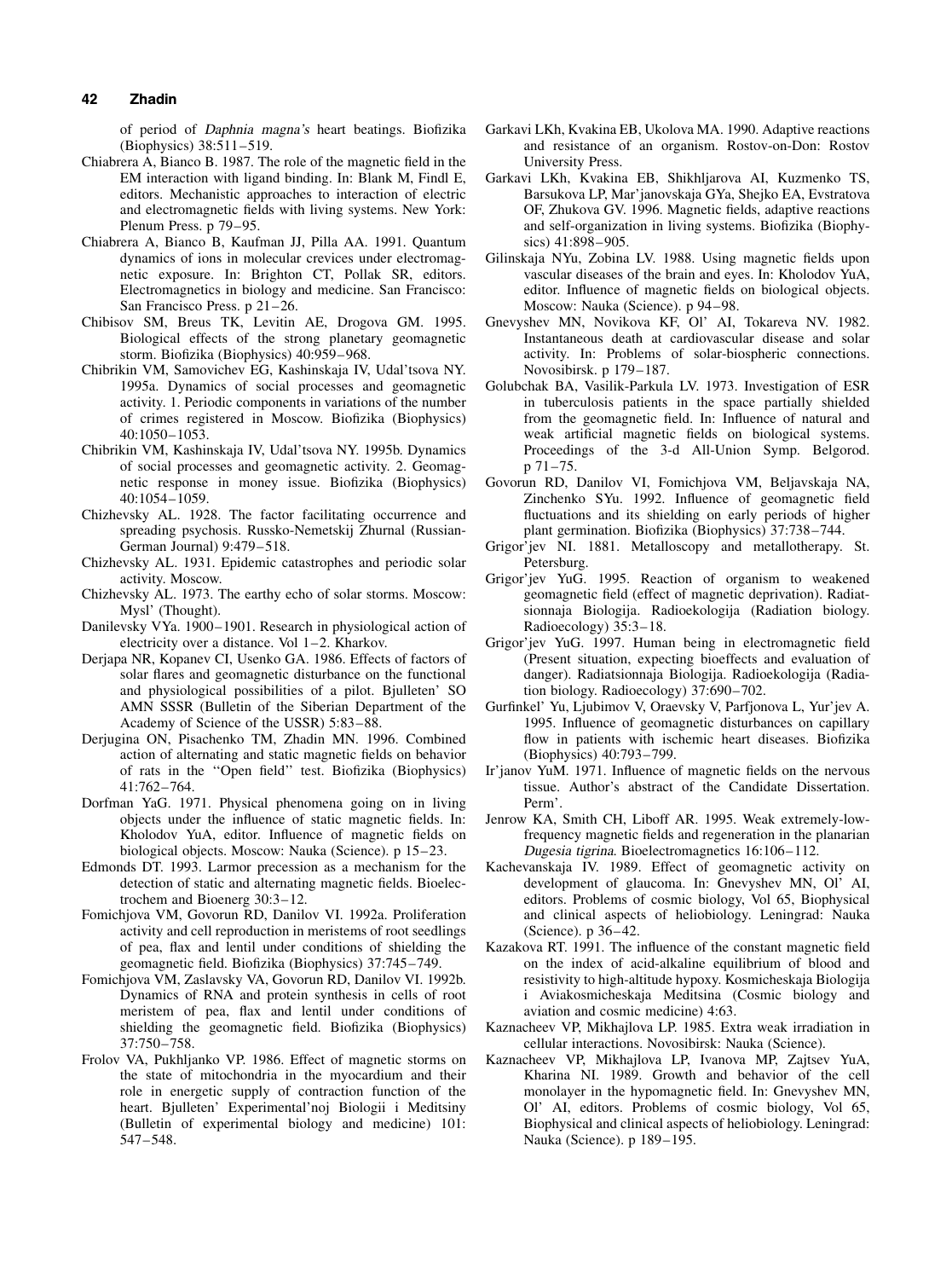#### Biological Action of DC and Low-Frequency AC Magnetic Fields 43

- Kholodov YuA. 1966. Influence of electromagnetic fields and magnetic fields on the central nervous system. Moscow: Nauka (Science).
- Kholodov YuA. 1975. Reactions of the nervous system to electromagnetic fields. Moscow: Nauka (Science).
- Kholodov YuA. 1982. Brain in electromagnetic fields. Moscow: Nauka (Science).
- Kholodov YuA, Shishlo MA. 1979. Electromagnetic fields in neurophysiology. Moscow: Nauka (Science).
- Kirschvink JL, Jones DS, McFadden BJ, editors. 1985. Magnetite biomineralization and magnetoreception in organisms. A new biomagnetism. New York and London: Plenum Press.
- Kislovsky LD. 1982. Reaction of biological system to weak lowfrequency electromagnetic fields adequate for it. In: Ugolev AM, editor. Problems of cosmic biology, Vol 43. Moscow: Nauka (Science). p 148-166.
- Kislovsky LD. 1989. On role of critical phenomena at phase transitions of the second kind in the processes of selforganization in non-equilibrium systems in the biosphere. In: Gnevyshev MN, Ol' AI, editors. Problems of cosmic biology, Vol 65, Biophysical and clinical aspects of heliobiology. Leningrad: Nauka (Science). p 129-145.
- Klimov VN, Rozhdestvenskaja ED, Makarova NP, Chirkova LA. 1980. Analysis of the frequency of development and outcomes of acute thrombosis and embolism of peripheral blood vessels at different heliomagnetic situations. Kardiologija (Cardiology) 2:91-94.
- Kogan AB, Sachava TS, Dorozhkina LI, Pavlenko VM, Gol'tseva IP. 1971. On mechanism of biological action of static magnetic field. In: Kholodov YuA, editor. Influence of magnetic fields on biological objects. Moscow: Nauka (Science).  $p 56-68$ .
- Kopanev VI, Efimenko GD, Shakula AV. 1979. On biological action of the gypomagnetic environment on an organism. Izvestija Akademii Nauk SSSR. Serija Biologicheskaja (Proceedings of the Academy of Science of the USSR. Section of Biology)  $3:342-353$ .
- Kopylov AN, Troitsky MA. 1982. Influence of magnetic fields on mice radiosensitivity: effect of ELF magnetic fields of low intensity on survivability of experimental animals after total exposure to X-rays. Radiobiologija (Radiobiology) 22:687± 690.
- Kozjarin IP, Shvajko II. 1988. Comparison studies of biological action of electromagnetic fields of ultrahigh and industry frequencies. Gigiena i Sanitarija (Hygiene and sanitary)  $7:11-13.$
- Lazariev NL, Kiknadze TI. 1977. Influence of static magnetic fields on ultrastructure of a neuron and synapse. Izvestija Akademii Nauk GruzSSR. Serija Biologicheskaja (Proceedings of the Academy of Science of the GeorgSSR. Section of Biology) 3:1, 521-529.
- Lebedeva NN. 1998. Reactions of the human central nervous system to electromagnetic fields with different biotropic parameters. Biomeditsinskaja Radioelektronika (Biomedical radioelectronics) 1:24-36.
- Lebedeva NN, Vekhov AV, Bazhenova CI. 1988. On perception of magnetic fields by human being. In: Kholodov YuA, Lebedeva NN, editors. Problems of electromagnetic neurobiology. Moscow: Nauka (Science). p 85–92.
- Lednev VV. 1989. Possible mechanism for the influence of weak magnetic fields on biological systems. Preprint. Pushchino: Academic Press.
- Lednev VV. 1996. Bioeffects of weak combined, static and alternating magnetic fields. Biofizika (Biophysics) 41:224-232.
- Lednev VV, Srebnitskaja LK, Il'jasova EN, Rozhdestvenskaja ZE, Klimov AA, Belova NA, Tiras KhP. 1996. Magnetic parametric resonance in biosystems: experimental verification of the theoretical predictions with the use of regenerating planarians Dugestia tigrina as a test-system. Biofizika (Biophysics) 41:815-825.
- Liboff AR. 1985. Geomagnetic cyclotron resonance in living cells. J Biol Phys 9:99-102.
- Liboff AR, Smith SD, McLeod BR. 1987. Experimental evidence for ion cyclotron resonance mediation of membrane transport. In: Blank M, Findl E, editors. Mechanistic approaches to interaction of electric and electromagnetic fields with living systems. New York: Plenum Press. p  $109 - 132$
- Lovely RH, Creim JA, Kaune WT, Miller MC, Anderson LE. 1992. Rats are not aversive when exposed to 60-Hz magnetic fields at  $3.03$  mT. Bioelectromagnetics  $13:351-362$ .
- Luk'janova SN. 1969. Analysis of reactions of the central nervous system to the static magnetic field. Author's abstract of Candidate. Dissertation. Moscow.
- Lyskov PR, Chernyshov MV, Mikhajlov VO, Kozlov AP, Makarova TM, Vasil'jeva YuV, Druzin MYa, Sokolov GV, Vishnevsky AM. 1996. Effect of 50 Hz magnetic field on behavior in rats depends on a DC magnetic field. Biofizika (Biophysics) 41:870-875.
- McLeod BR, Liboff AR. 1987. Cyclotron resonance in cell membranes: the theory of the mechanism. In: Blank M, Findl E, editors. Mechanistic approaches to interactions of electric and electromagnetic fields with living systems. New York: Plenum Press.  $p$  97 $-108$ .
- Medvedev SV, Lyskov EB, Aleksanjan ZA. 1992. Dynamics of bioelectrical activity of the brain and the time of reaction after the exposure to alternating magnetic field. Fiziologija Cheloveka (Human physiology) 18:41-47.
- Milich MV, Fjodorova DL, Skripkin YuK, Antonov AV. 1989. Effects of microfields of magnetic space-structurized fields on Treponema pallidum. Vestnik Dermatologii i Venerologii (Bulletin of dermatology and venereology)  $3:20-26$ .
- Norekjan TP, Matjukhina IA. 1988. Alternating magnetic field and conditioning. In: Kholodov YuA, Lebedeva NN, editors. Problems of electromagnetic neurobiology. Moscow: Nauka (Science).  $p 5-11$ .
- Norekjan TP, Tishaninova LV, Kholodov YuA. 1987. Effect of low frequency alternating magnetic field on forming conditioned reflexes of avoidance in rats. Zhurnal Vysshej Nervnoj Dejatel'nosti (Journal of higher nervous activity) 27:485-488.
- Novikova KF, Skljar AG, Il'kov LN, Povolotskaja NP, Gavrikov NA. 1989. Effect of solar activity on hemocoagulation and conjunctival haemorrhage in patients with pathology of the organs of blood circulation. In: Gnevyshev MN, Ol' AI, editors. Problems of cosmic biology, Vol 65, Biophysical and clinical aspects of heliobiology. Leningrad: Nauka (Science).  $p 15-23$ .
- Opalinskaja AM, Agulova LP. 1984. Effect of natural and artificial EMF on physical and chemical as well as elementary biological systems. Tomsk: Tomsk University Press.
- Oraevsky VN, Golyshev SA, Levitin AE, Breus TK, Ivanova SV, Komarov PI, Rapoport SI. 1995. Parameters of ``Electromagnetic weather'' in near terrestrial space determining the effects on biosystems. Biofizika (Biophysics) 40:813±821.
- Orlova TV, Sidjakin VG, Kulichenko AM, Pavlenko VB. 1995. Effect of 8-Hz magnetic fields on activity of neurons of the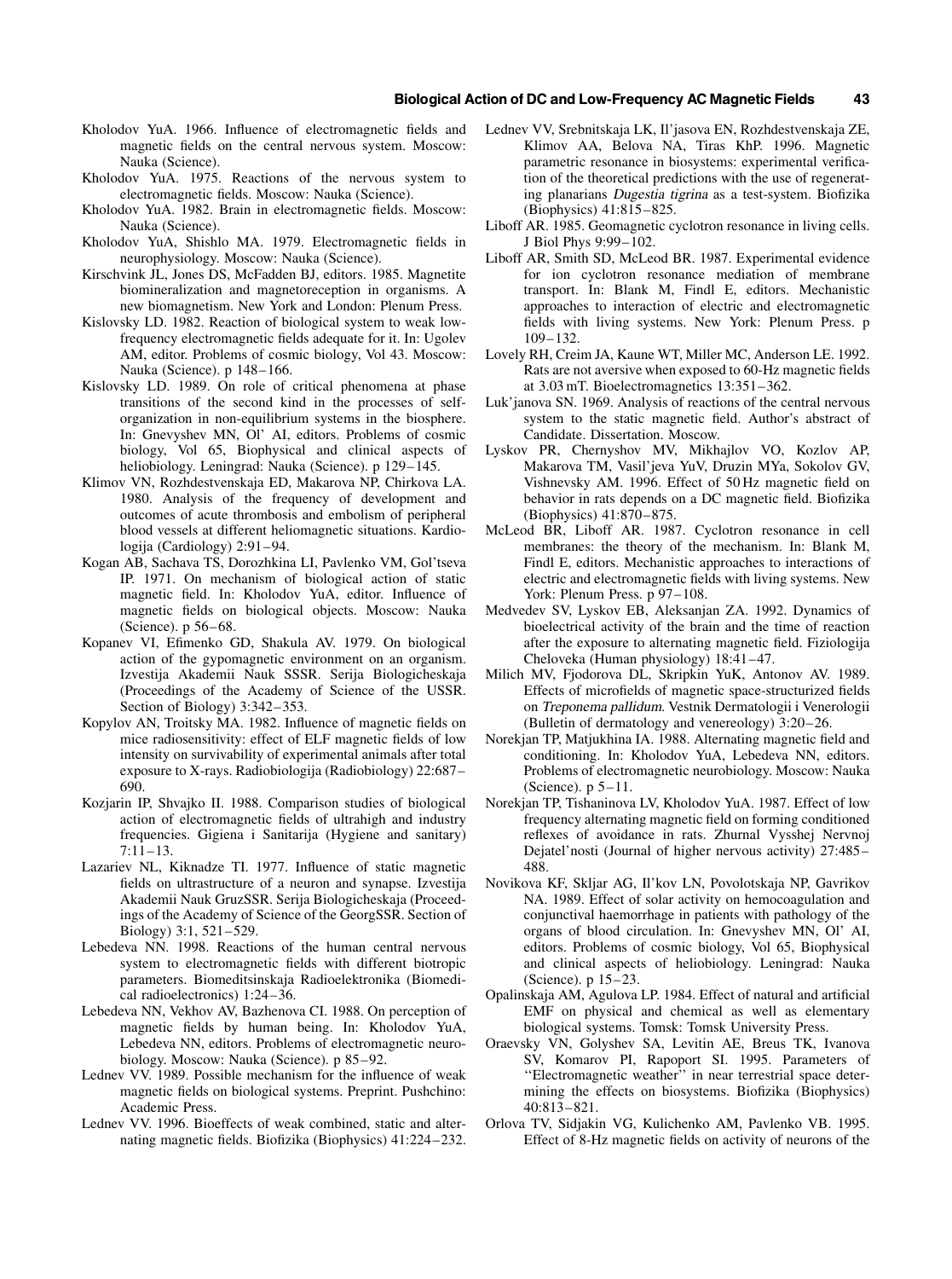#### 44 Zhadin

parietal neocortex and the substantia nigra in cats. Biofizika (Biophysics) 40:978-982.

- Panasjuk EN, Babich VI, Lych OS, Kit VI. 1991. Effect of the Earth's magnetic field on blood coagulation. Kosmicheskaja Biologija i Aviakosmicheskaja Meditsina (Cosmic biology and aviation and cosmic medicine)  $3:59-60$ .
- Pavlova RN, Sorokina VS. 1986. Spontaneous fluctuations of oxidative-deoxidative state of solutions. In: Fluctuations of states of biochemical systems. Leningrad: State Medical Institute.  $p 5-12$ .
- Pavlovich SA. 1971. Influence of magnetic fields on microorganisms. In: Kholodov YuA, editor. Influence of magnetic fields on biological objects. Moscow: Nauka (Science).  $p$  41–55.
- Pavlovich SA. 1985. Magnetic susceptibility of organisms. Minsk: Nauka i Tekhnika (Science and Engineering).
- Piccardi G. 1962. The chemical basis of medical climatology. Springer.
- Piruzjan LA, Kuznetsov AN. 1983. Action of static and alternating magnetic fields on biological systems. Izvestija Akademii Nauk SSSR, Serija Biologicheskaja (Proceedings of the Academy of Science of the USSR, Section of Biology) 6:805±821.
- Podkolzin AA, Dontsov VI. 1994. Immunomodulating action of weak magnetic fields on formation of antibodies in mice. Bjulleten' Experimental'noj Biologii i Meditsiny (Bulletin of experimental biology and medicine) 117:482-483.
- Podkovkin VG. 1995. Response of hormonal and mediator regulation systems to the weak geomagnetic field after the ionizing radiation action. Radiatsionnaja Biologija. Radioekologija (Radiation Biology. Radioecology) 35:906-909.
- Pressman AS. 1968. Electromagnetic fields and the animated nature. Moscow: Nauka (Science).
- Pressman AS. 1971. Electromagnetic fields in the biosphere. Moscow: Znanie (Knowledge).
- Pressman AS. 1976. Ideas by V. I. Vernadsky in modern biology. Planetary and cosmic basics of life organization. Moscow: Znanie (Knowledge).
- Rozhdestvenskaja ED, Pyl'skaja OP, Ljamova GV. 1989. Heliobiological investigations in cardiology as a method for study of regularities in distribution of cardiovascular disasters in their connection with heliophysical factors. In: Problems of cosmic biology, Vol 65, Biophysical and clinical aspects of heliobiology. Leningrad: Nauka (Science). p 15-23.
- Rudakov YaYa, Mansurov SM, Mansurova LG, Portnov AA, Poleshchuk YuI, Mazursky MB. 1984. Significance of sector structure of the interplanetary magnetic field in synchronization of psycho-physiological regulation in human beings. In: Electromagnetic fields in biosphere: electromagnetic fields in the earth's atmosphere and their biological significance. Moscow: Nauka (Science), Vol 1. p 150-159.
- Rjabykh TP, Bodrova NB. 1992. Correlation of the risk of oncological breast disease and solar activity. Biofizika (Biophysics) 37:710-715.
- Ryskanov T. 1980. Some reactions of the nervous system of experimental animals to the nonuniform static magnetic field. Author's abstract of Candidate Dissertation. Ashkhabad.
- Sagijan AS, Avetisjan TO, Ajrapetjan SN. 1996. Influence of DC magnetic field on the Ca-uptake depending on the pH of extraneuronal medium in Helix pomatia. Radiatsionnaja Biologija. Radioekologija (Radiation biology. Radioecology) 36:714-717.
- Samokhvalov VP. 1989. Effects of cosmic fluctuations on mental diseases. In: Gnevyshev MN, Ol' AI, editors. Problems of

Cosmic Biology, Vol 65, Biophysical and clinical aspects of heliobiology. Leningrad: Nauka (Science). p 65-80.

- Savich ML, Shcheglova MV, Rajkhman LM, Kuznetsov AN. 1982. Absence of influence of magnetic field on Na, K dependent ATPase. Biofizika (Biophysics) 27:532–539.
- Sergeenko NP, Kuleshova VP. 1995. Variation of medical indexes during heliogeophysic disturbances. Biofizika (Biophysics) 40:825±828.
- Shpil'berg PI, Vjalov AM. 1972. EEG changes at rhythmic light flashes in the human persons subjected to action of magnetic fields during the production process. In: Clinics and problems of examination of ability to work at diseases caused by physical factors. Moscow. p 116-124.
- Shuvalova LA, Ostrovskaja MV, Sosunov EA, Lednev VV. 1991. Effect of weak magnetic field in the parametric resonance mode on the rate of calmodulin-dependent phosphorylation of myosin in the solution. Doklady Akademii Nauk SSSR (Reports of the Academy of Science of the USSR)  $317(1):227-230.$
- Sidjakin VG. 1986. Influence of global ecological factors on the nervous system. Kiev: Naukova Dumka (Scientific thought).
- Sidjakin VG, Temur'jants NA, Makeev VB, Vladimirsky BM. 1985. Cosmic ecology. Kiev: Naukova Dumka (Scientific thought).
- Sidjakin VG, Temur'jants NA, Mel'nichenko EV, Kurenjuk II. 1989a. Changes in conditioned activity on animals at strengthening solar activity. In: Gnevyshev MN, Ol' AI, editors. Problems of cosmic biology, Vol 65, Biophysical and clinical aspects of heliobiology. Leningrad: Nauka (Science).  $p 81-87$ .
- Sidjakin VG, Yanova NP, Bazhenova SI, Archangel's kaya EV. 1989b. Effect of geomagnetic disturbances on evoked activity in neurons of the motor cortex. In: Gnevyshev MN, Ol' AI, editors. Problems of cosmic biology, Vol 65, Biophysical and clinical aspects of heliobiology. Leningral: Nauka (Science), p 87-92.
- Sidjakin VG, Yanova NP. 1988. Modifying action of extremely low frequency magnetic fields on conditioning in rats. In: Kholodov YuA, Lebedeva NN, editors. Problems of electromagnetic neurobiology. Moscow: Nauka (Science).  $p 11-21.$
- Simonov AN, Lifshits VA, Kuznetsov AN. 1986. Effect of constant magnetic field on the formation of bilayer lipid membranes. Biofizika (Biophysics) 31:777-780.
- Sosunov AV, Golubchak AB, Semkin VA, Mel'nikov AV. 1972. Observation of some processes in shielded volumes. In: Hygienic estimate of magnetic fields. Proceedings of Symposium Moscow. p 144-146.
- Temur'jants NA, Evstaf'jeva EV, Mikhajlov AV. 1989. Development of adaptive reactions in animals under the influence of weak extremely low frequency magnetic field. In: Gnevyshev MN, Ol' AI, editors. Problems of cosmic biology, Vol 65, Biophysical and clinical aspects of heliobiology. Leningrad: Nauka (Science). p 119-128.
- Temur'jants NA, Grabovskaja EI. 1992. Reaction of rats with various constitutional features to action of weak ELF magnetic fields. Biofizika (Biophysics) 37:817–820.
- Temur'jants NA, Makeev VV, Malygina VL. 1992a. Influence of ELF magnetic fields on infradian rhythms in functioning of the sympathoadrenal system in rats. Biofizika (Biophysics) 37:653±655.
- Temur'jants NA, Vladimirsky BM, Tishkin OG. 1992b. Extremely low frequency signals in biological world. Kiev: Naukova Dumka (Scientific thought).